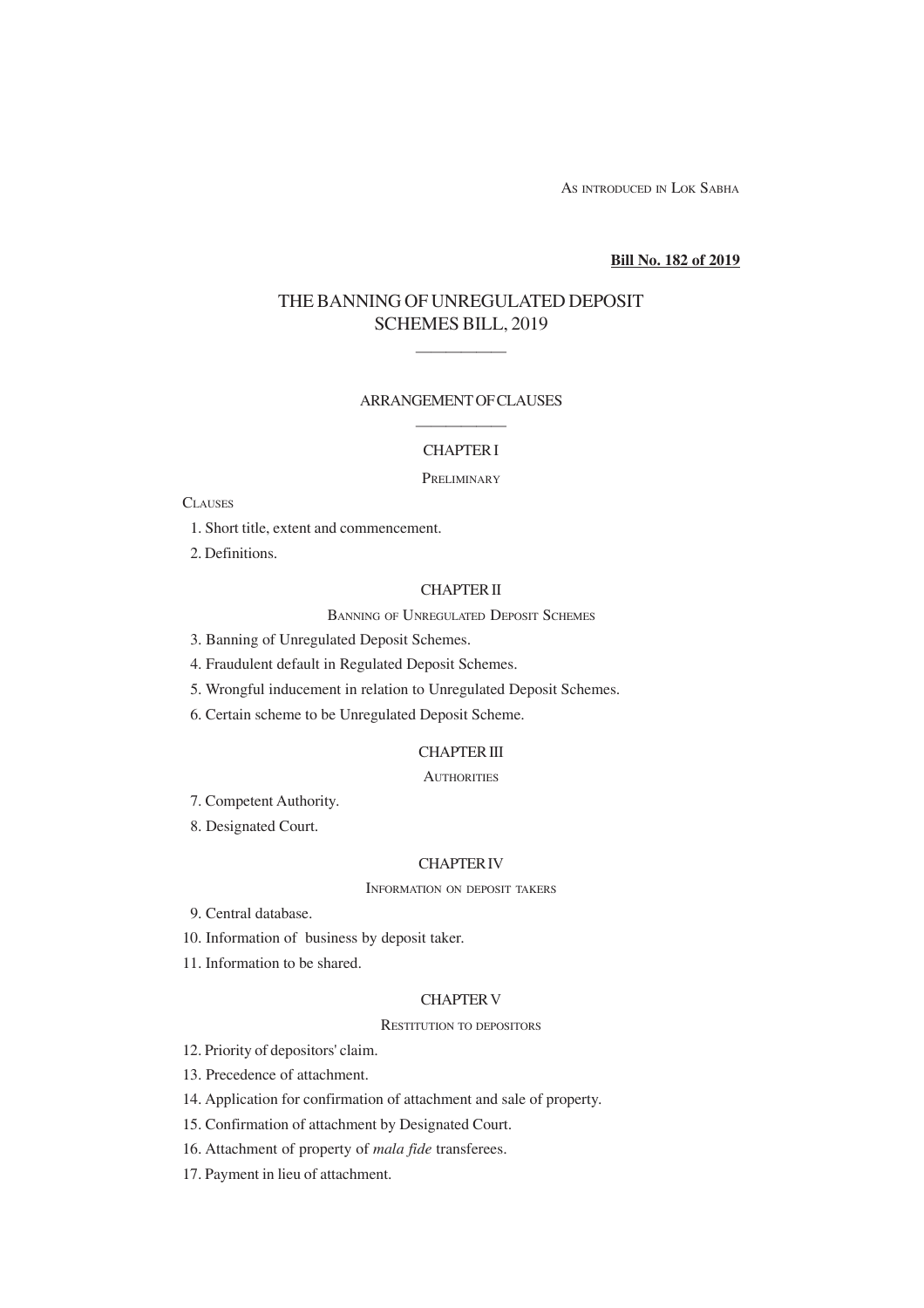### **CLAUSES**

- 18. Powers of Designated Court.
- 19. Appeal to High Court.
- 20. Power of Supreme Court to transfer cases.

## CHAPTER VI

## OFFENCES AND PUNISHMENTS

- 21. Punishment for contravention of section 3.
- 22. Punishment for contravention of section 4.
- 23. Punishment for contravention of section 5.
- 24. Punishment for repeat offenders.
- 25. Offences by deposit takers other than individuals.
- 26. Punishment for contravention of section 10.
- 27. Cognizance of offences.

#### CHAPTER VII

### INVESTIGATION, SEARCH AND SEIZURE

28. Offences to be cognizable and non-bailable.

- 29. Competent Authority to be informed of offences.
- 30. Investigation of offences by Central Bureau of Investigation.
- 31. Power to enter, search and seize without warrant.
- 32. Application of Code of Criminal Procedure, 1973 to proceedings before Designated Court.

## CHAPTER VIII

#### **MISCELLANEOUS**

- 33. Publication of advertisement of Unregulated Deposit Scheme.
- 34. Act to have overriding effect.
- 35. Application of other laws not barred.
- 36. Protection of action taken in good faith.
- 37. Power of Central Government to make rules.
- 38. Power of State Government, etc., to make rules.
- 39. Laying of rules.
- 40. Power to amend First Schedule.
- 41. Act not to apply certain deposits.
- 42. Amendment to certain enactments.
- 43. Power to remove difficulties.
- 44. Repeal and saving.

THE FIRST SCHEDULE.

THE SECOND SCHEDULE.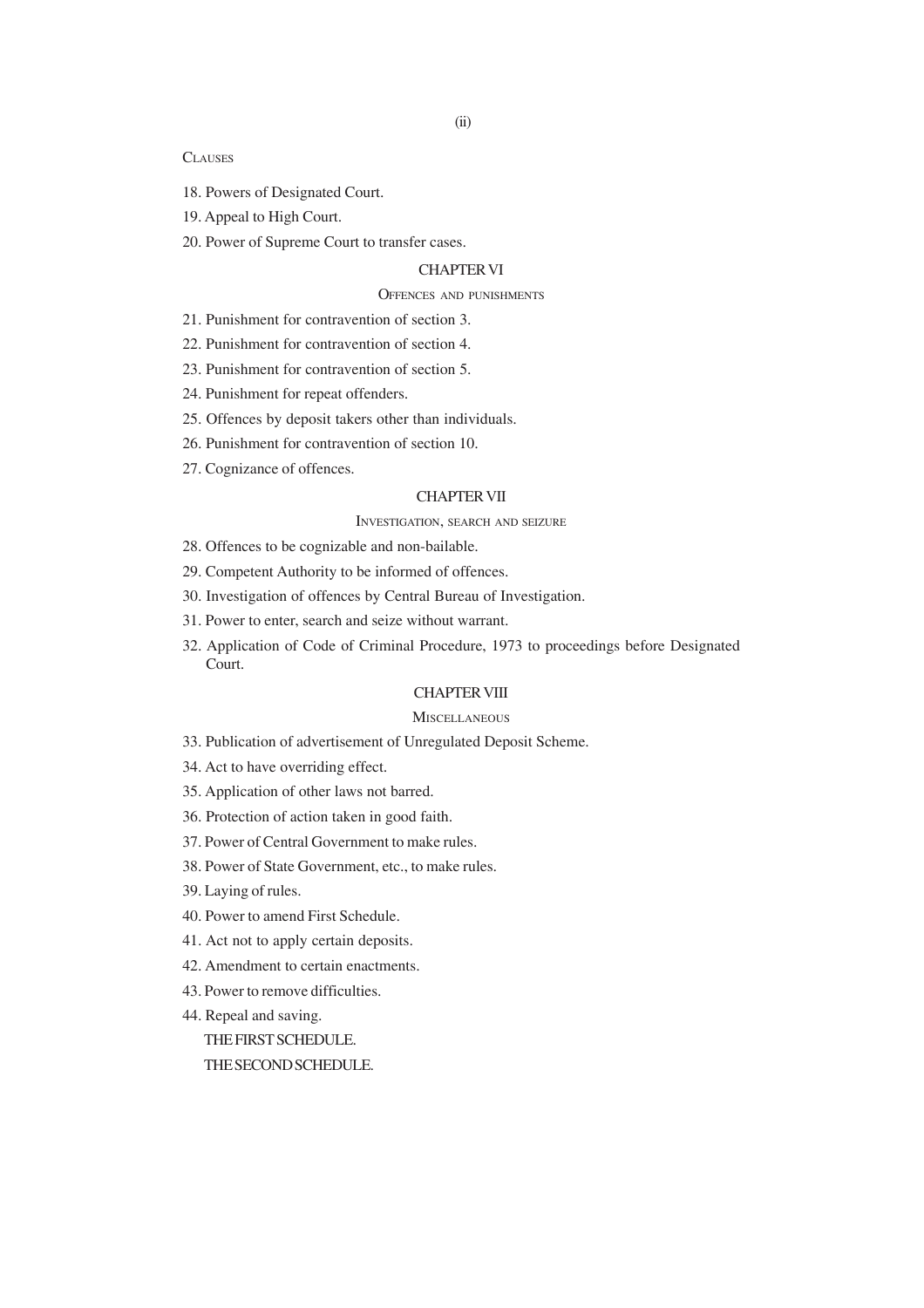AS INTRODUCED IN LOK SABHA

**Bill No. 182 of 2019**

# THE BANNING OF UNREGULATED DEPOSIT SCHEMES BILL, 2019

A

## BILL

*to provide for a comprehensive mechanism to ban the unregulated deposit schemes, other than deposits taken in the ordinary course of business, and to protect the interest of depositors and for matters connected therewith or incidental thereto.*

BE it enacted by Parliament in the Seventieth Year of the Republic of India as follows:—

## CHAPTER I

### **PRELIMINARY**

**1.** (*1*) This Act may be called the Banning of Unregulated Deposit Schemes Act, 2019. Short title,

extent and commencement.

(*3*) It shall be deemed to have come into force on the 21st day of February, 2019.

(*2*) It extends to the whole of India except the State of Jammu and Kashmir.

5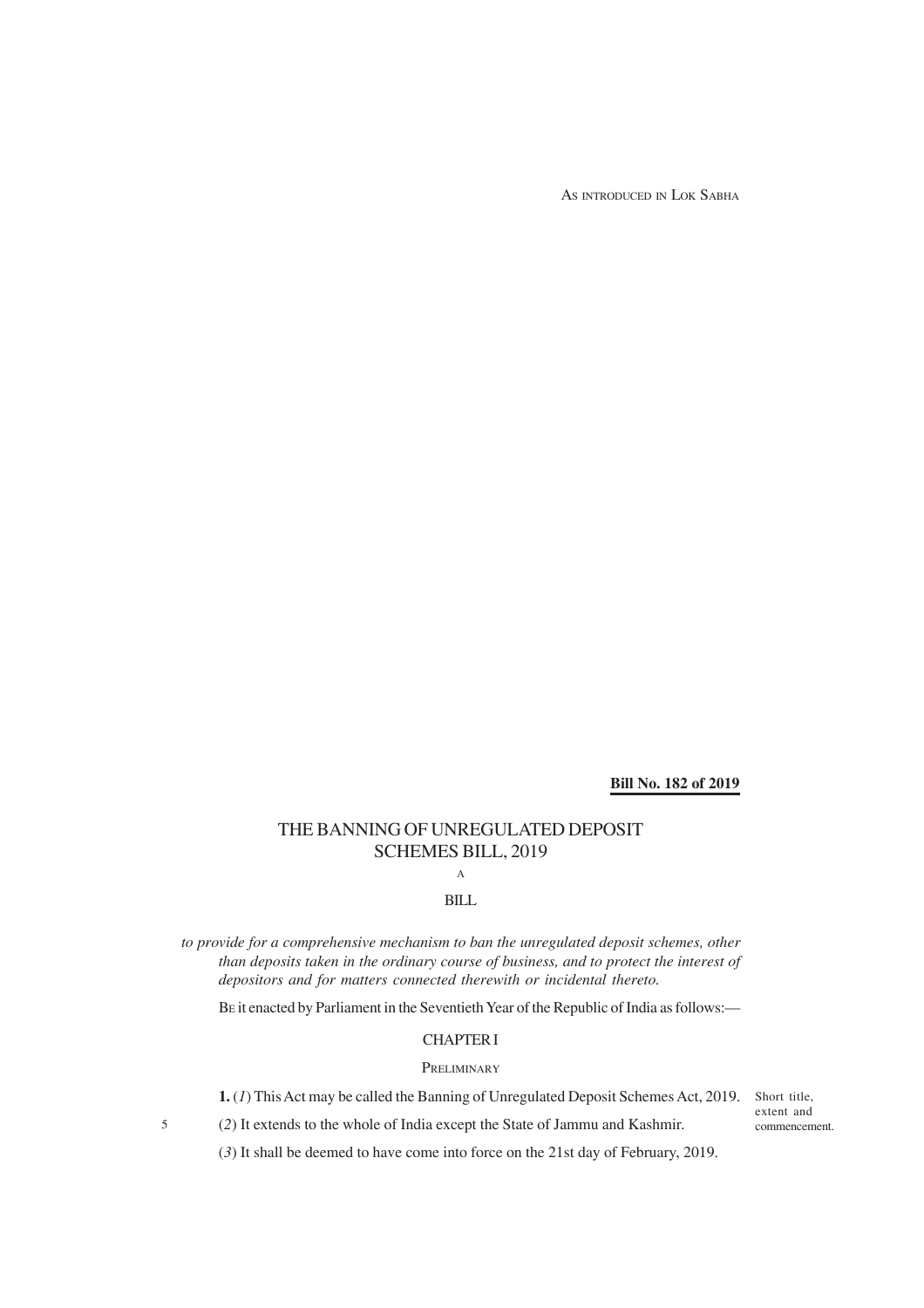2

Definitions.

**2.** In this Act, unless the context otherwise requires,—

(*1*) "appropriate Government" means in respect of matters relating to,—

(*i*) the Union territory without legislature, the Central Government;

(*ii*) the Union territory of Puducherry, the Government of that Union territory;

(*iii*) the Union territory of Delhi, the Government of that Union territory; and

(*iv*) the State, the State Government;

(*2*) "company" shall have the same meaning as assigned to it in clause (*20*) of section 2 of the Companies Act, 2013;

(*3*) "Competent Authority" means an Authority appointed by the appropriate Government under section 7;

(*4*) "deposit" means an amount of money received by way of an advance or loan or in any other form, by any deposit taker with a promise to return whether after a specified period or otherwise, either in cash or in kind or in the form of a specified 15 service, with or without any benefit in the form of interest, bonus, profit or in any other form, but does not include—

(*a*) amounts received as loan from a scheduled bank or a co-operative bank or any other banking company as defined in section 5 of the Banking Regulation Act, 1949;

(*b*) amounts received as loan or financial assistance from the Public Financial Institutions notified by the Central Government in consultation with the Reserve Bank of India or any non-banking financial company as defined in clause (*f*) of section 45-I of the Reserve Bank of India Act, 1934 and is registered with the Reserve Bank of India or any Regional Financial Institutions or insurance companies;

(*c*) amounts received from the appropriate Government, or any amount received from any other source whose repayment is guaranteed by the appropriate Government, or any amount received from a statutory authority constituted under an Act of Parliament or a State Legislature;

(*d*) amounts received from foreign Governments, foreign or international banks, multilateral financial institutions, foreign Government owned development financial institutions, foreign export credit collaborators, foreign bodies corporate, foreign citizens, foreign authorities or person resident outside India subject to the provisions of the Foreign Exchange Management Act, 1999 35 42 of 1999. and the rules and regulations made thereunder;

(*e*) amounts received by way of contributions towards the capital by partners of any partnership firm or a limited liability partnership;

(*f*) amounts received by an individual by way of loan from his relatives or amounts received by any firm by way of loan from the relatives of any of its 40 partners;

(*g*) amounts received as credit by a buyer from a seller on the sale of any property (whether movable or immovable);

(*h*) amounts received by an asset re-construction company which is registered with the Reserve Bank of India under section 3 of the Securitisation 45and Reconstruction of Financial Assets and Enforcement of Security Interest Act, 2002;

18 of 2013. 10

5

20 10 of 1949.

2 of 1934. 25

30

54 of 2002.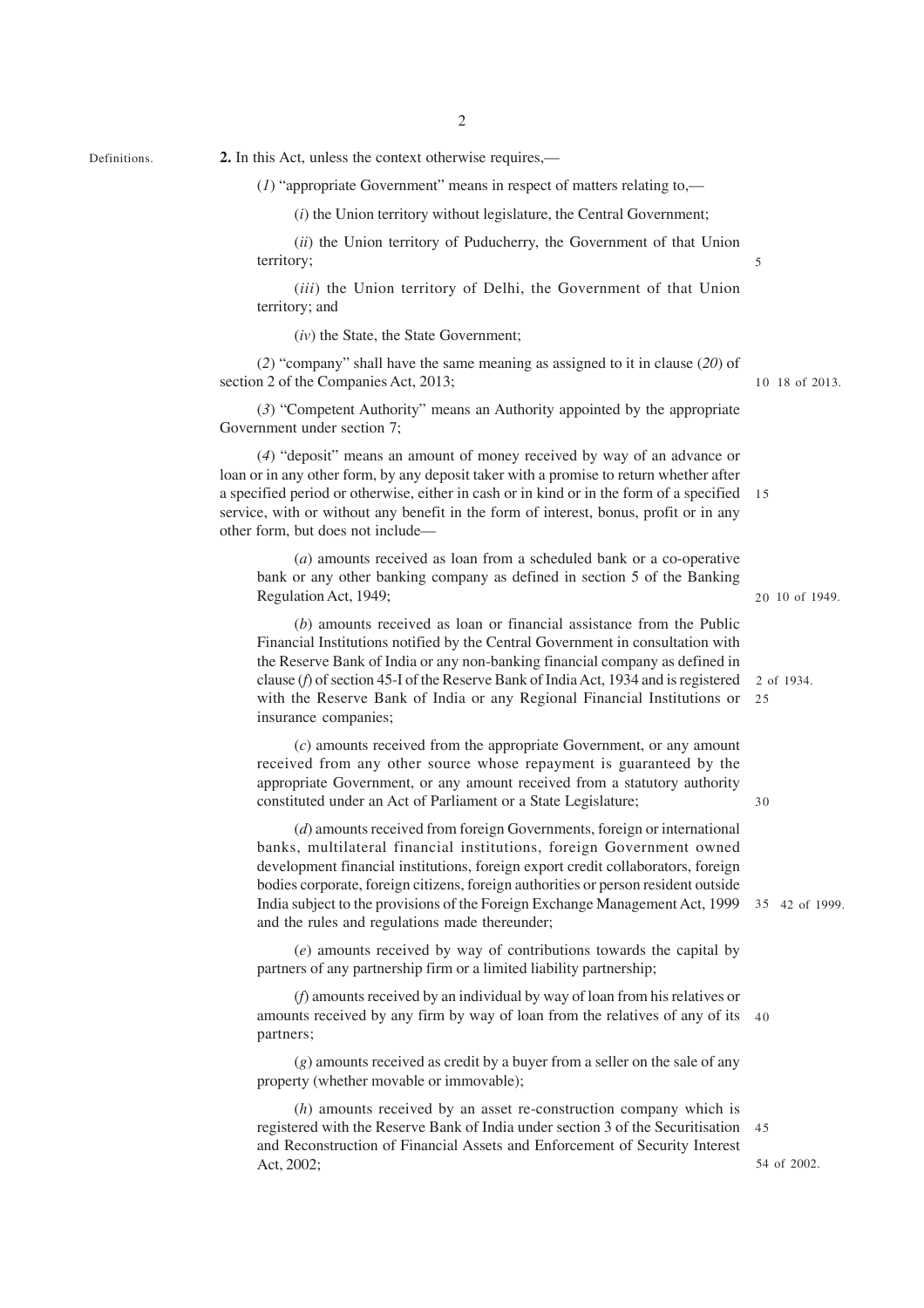| 43 of 1951.       | $(i)$ any deposit made under section 34 or an amount accepted by a political<br>party under section 29B of the Representation of the People Act, 1951;                                                                                                                                                                                  |
|-------------------|-----------------------------------------------------------------------------------------------------------------------------------------------------------------------------------------------------------------------------------------------------------------------------------------------------------------------------------------|
| 5                 | ( <i>j</i> ) any periodic payment made by the members of the self-help groups<br>operating within such ceilings as may be prescribed by the State Government<br>or Union territory Government;                                                                                                                                          |
|                   | $(k)$ any other amount collected for such purpose and within such ceilings<br>as may be prescribed by the State Government;                                                                                                                                                                                                             |
|                   | $(l)$ an amount received in the course of, or for the purpose of, business<br>and bearing a genuine connection to such business including—                                                                                                                                                                                              |
| 10                | (i) payment, advance or part payment for the supply or hire of<br>goods or provision of services and is repayable in the event the goods or<br>services are not in fact sold, hired or otherwise provided;                                                                                                                              |
| 15                | (ii) advance received in connection with consideration of an<br>immovable property under an agreement or arrangement subject to the<br>condition that such advance is adjusted against such immovable property<br>as specified in terms of the agreement or arrangement;                                                                |
|                   | (iii) security or dealership deposited for the performance of the<br>contract for supply of goods or provision of services; or                                                                                                                                                                                                          |
| 20                | $(iv)$ an advance under the long-term projects for supply of capital<br>goods except those specified in item (ii):                                                                                                                                                                                                                      |
|                   | Provided that if the amounts received under items (i) to (iv) become<br>refundable, such amounts shall be deemed to be deposits on the expiry<br>of fifteen days from the date on which they become due for refund:                                                                                                                     |
| 25                | Provided further that where the said amounts become refundable,<br>due to the deposit taker not obtaining necessary permission or approval<br>under the law for the time being in force, wherever required, to deal in the<br>goods or properties or services for which money is taken, such amounts<br>shall be deemed to be deposits. |
|                   | <i>Explanation</i> .—For the purposes of this clause,—                                                                                                                                                                                                                                                                                  |
| 30<br>18 of 2013. | $(i)$ in respect of a company, the expression "deposit" shall<br>have the same meaning as assigned to it under the Companies<br>Act, 2013;                                                                                                                                                                                              |
| 2 of 1934.<br>35  | (ii) in respect of a non-banking financial company registered<br>under the Reserve Bank of India Act, 1934, the expression "deposit"<br>shall have the same meaning as assigned to it in clause (bb) of<br>section 45-I of the said Act;                                                                                                |
| 9 of 1932.        | (iii) the expressions "partner" and "firm" shall have the<br>meanings respectively assigned to them under the Indian<br>Partnership Act, 1932;                                                                                                                                                                                          |
| 40<br>6 of 2009.  | $(iv)$ the expression "partner" in respect of a limited liability<br>partnership shall have the same meaning as assigned to it in<br>clause $(q)$ of sub-section $(l)$ of section 2 of the Limited Liability<br>Partnership Act, 2008;                                                                                                  |
| 18 of 2013. 45    | $(v)$ the expression "relative" shall have the same meaning as<br>assigned to it in the Companies Act, 2013;                                                                                                                                                                                                                            |
|                   | (5) "depositor" means any person who makes a deposit under this Act;                                                                                                                                                                                                                                                                    |
|                   | (6) "deposit taker" means-                                                                                                                                                                                                                                                                                                              |
|                   | $(i)$ any individual or group of individuals;                                                                                                                                                                                                                                                                                           |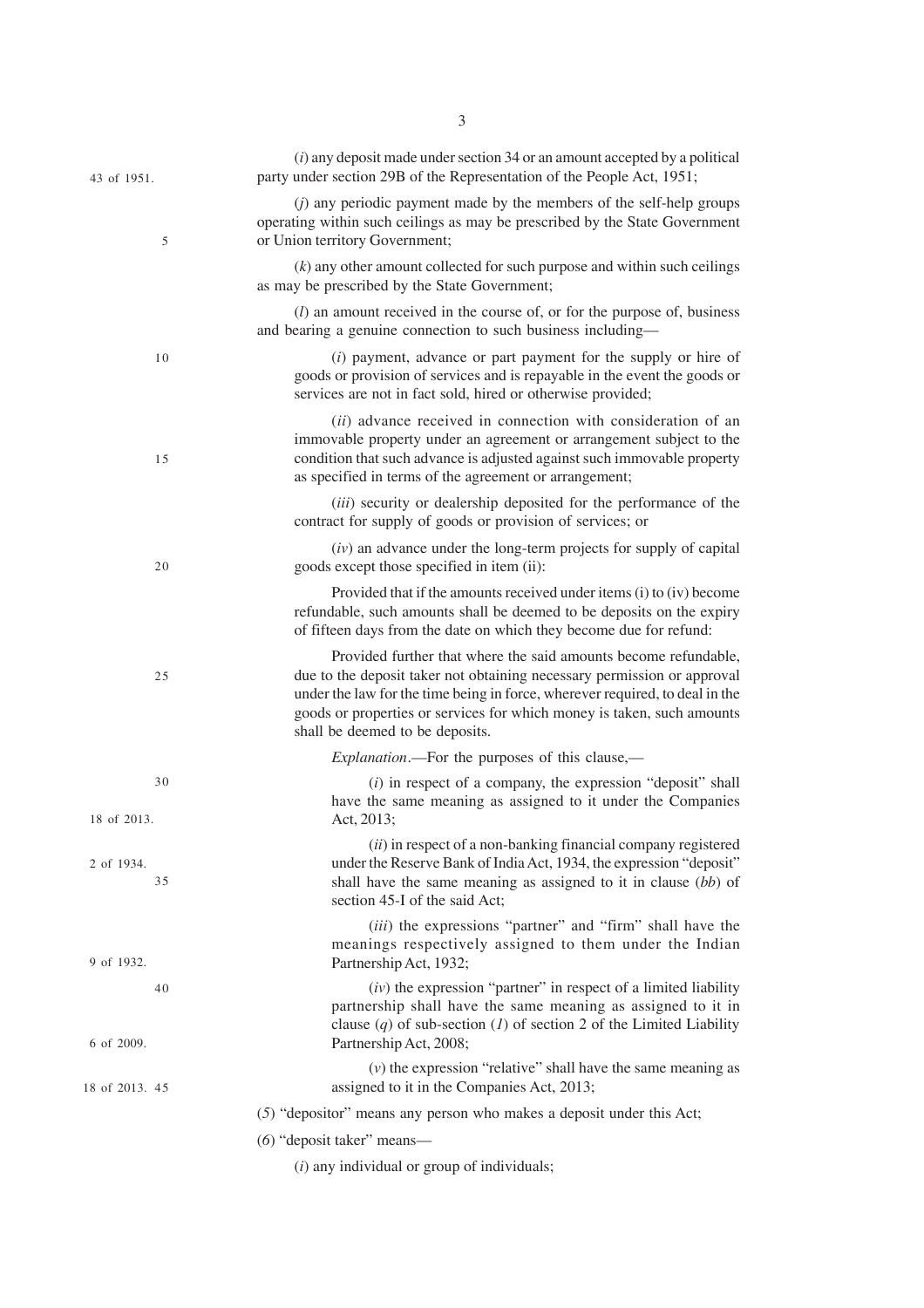(*ii*) a proprietorship concern;

(*iii*) a partnership firm (whether registered or not);

| $(iv)$ a limited liability partnership registered under the Limited Liability<br>Partnership Act, 2008;                                                                                                                                                                        | 6 of 2009.        |
|--------------------------------------------------------------------------------------------------------------------------------------------------------------------------------------------------------------------------------------------------------------------------------|-------------------|
| $(v)$ a company;                                                                                                                                                                                                                                                               | 5                 |
| $(vi)$ an association of persons;                                                                                                                                                                                                                                              |                   |
| ( <i>vii</i> ) a trust (being a private trust governed under the provisions of the<br>Indian Trusts Act, 1882 or a public trust, whether registered or not);                                                                                                                   | 2 of 1882.        |
| <i>(viii)</i> a co-operative society or a multi-State co-operative society; or                                                                                                                                                                                                 |                   |
| $(ix)$ any other arrangement of whatsoever nature, receiving or soliciting<br>deposits, but does not include—                                                                                                                                                                  | 10                |
| $(i)$ a Corporation incorporated under an Act of Parliament or a State<br>Legislature;                                                                                                                                                                                         |                   |
| (ii) a banking company, a corresponding new bank, the State Bank<br>of India, a subsidiary bank, a regional rural bank, a co-operative bank or<br>a multi-State co-operative bank as defined in the Banking Regulation<br>Act, 1949;                                           | 15<br>10 of 1949. |
| (7) "Designated Court" means a Designated Court constituted by the appropriate<br>Government under section 8;                                                                                                                                                                  |                   |
| $(8)$ "insurer" shall have the same meaning as assigned to it in clause $(9)$ of<br>section 2 of the Insurance Act, 1938;                                                                                                                                                      | 20<br>4 of 1938.  |
| (9) "notification" means a notification published in the Official Gazette and the<br>expression "notify" shall be construed accordingly;                                                                                                                                       |                   |
| (10) "person" includes-                                                                                                                                                                                                                                                        |                   |
| $(i)$ an individual;                                                                                                                                                                                                                                                           | 25                |
| (ii) a Hindu Undivided Family;                                                                                                                                                                                                                                                 |                   |
| ( <i>iii</i> ) a company;                                                                                                                                                                                                                                                      |                   |
| $(iv)$ a trust;                                                                                                                                                                                                                                                                |                   |
| $(v)$ a partnership firm;                                                                                                                                                                                                                                                      |                   |
| $(vi)$ a limited liability partnership;                                                                                                                                                                                                                                        | 30                |
| (vii) an association of persons;                                                                                                                                                                                                                                               |                   |
| ( <i>viii</i> ) a co-operative society registered under any law for the time being<br>in force relating to co-operative societies; or                                                                                                                                          |                   |
| $(ix)$ every artificial juridical person, not falling within any of the preceding<br>sub-clauses;                                                                                                                                                                              | 35                |
| $(11)$ "prescribed" means prescribed by the rules made by the Central Government<br>or, as the case may be, the State Government under this Act;                                                                                                                               |                   |
| (12) "property" means any property or assets of every description, whether<br>corporeal or incorporeal, movable or immovable, tangible or intangible, and includes<br>deeds and instruments evidencing title to, or interest in, such property or assets,<br>wherever located; | 40                |
| $(13)$ "public financial institution" shall have the same meaning as assigned to<br>it in clause (72) of section 2 of the Companies Act, 2013;                                                                                                                                 | 18 of 2013.       |
| (14) "Begylated Deposit Scheme" means the Schemes grapited under                                                                                                                                                                                                               |                   |

45

(*14*) "Regulated Deposit Scheme" means the Schemes specified under column (3) of the First Schedule;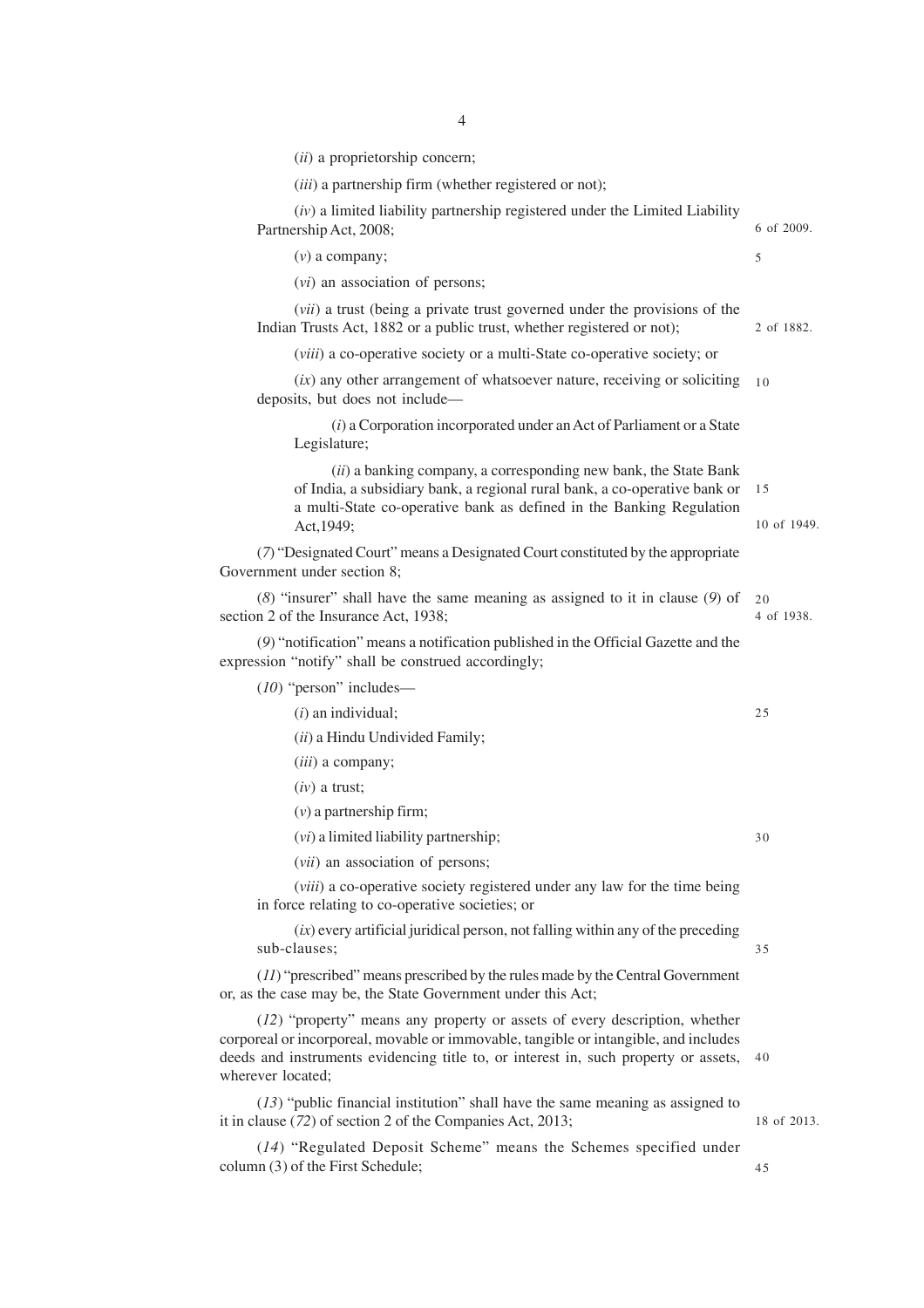(*15*) "Regulator" means the Regulator specified in column (2) of the First Schedule;

(*16*) "Schedule" means the Schedules appended to this Act;

(*17*) "Unregulated Deposit Scheme" means a Scheme or an arrangement under which deposits are accepted or solicited by any deposit taker by way of business and which is not a Regulated Deposit Scheme, as specified under column (3) of the First Schedule.

### CHAPTER II

### BANNING OF UNREGULATED DEPOSIT SCHEMES

**3.** On and from the date of commencement of this Act,— 10

(*a*) the Unregulated Deposit Schemes shall be banned; and

(*b*) no deposit taker shall, directly or indirectly, promote, operate, issue any advertisement soliciting participation or enrolment in or accept deposits in pursuance of an Unregulated Deposit Scheme.

**4.** No deposit taker, while accepting deposits pursuant to a Regulated Deposit Scheme, shall commit any fraudulent default in the repayment or return of deposit on maturity or in rendering any specified service promised against such deposit. 15

**5.** No person by whatever name called shall knowingly make any statement, promise or forecast which is false, deceptive or misleading in material facts or deliberately conceal any material facts, to induce another person to invest in, or become a member or participant of any Unregulated Deposit Scheme.

43 of 1978.

**6.** A prize chit or a money circulation scheme banned under the provisions of the Prize Chits and Money Circulation Scheme (Banning) Act, 1978 shall be deemed to be an Unregulated Deposit Scheme under this Act.

 $25$ 

20

5

### CHAPTER III

#### **AUTHORITIES**

**7.** (*1*) The appropriate Government shall, by notification, appoint one or more officers not below the rank of Secretary to that Government, as the Competent Authority for the purposes of this Act. Authority.

(*2*) The appropriate Government may, by notification, appoint such other officer or officers as it thinks fit, to assist the Competent Authority in discharging its functions under this Act. 30

(*3*) Where the Competent Authority or officers appointed under sub-section (*2*), for the purposes of this section, has reason to believe (the reason for such belief to be recorded in writing), on the basis of such information and particulars as may be prescribed, that any deposit taker is soliciting deposits in contravention of section 3, he may, by an order in writing, provisionally attach the deposits held by the deposit taker and the money or other property acquired either in the name of the deposit taker or in the name of any other person on behalf of the deposit taker from the date of the order, in such manner as may be prescribed. 35

5 of 1908.

(*4*) The Competent Authority shall, for the purposes of sub-section (*3*), have the same powers as vested in a civil court under the Code of Civil Procedure, 1908 while conducting investigation or inquiry in respect of the following matters, namely:—

(*a*) discovery and inspection;

(*b*) enforcing the attendance of any person, including any officer of a reporting entity and examining him on oath;

5

Banning of Unregulated Deposit Schemes.

Fraudulent default in Regulated Deposit Schemes.

Wrongful inducement in relation to Unregulated Deposit Schemes.

Certain scheme to be Unregulated Deposit Scheme.

Competent

45

 $40$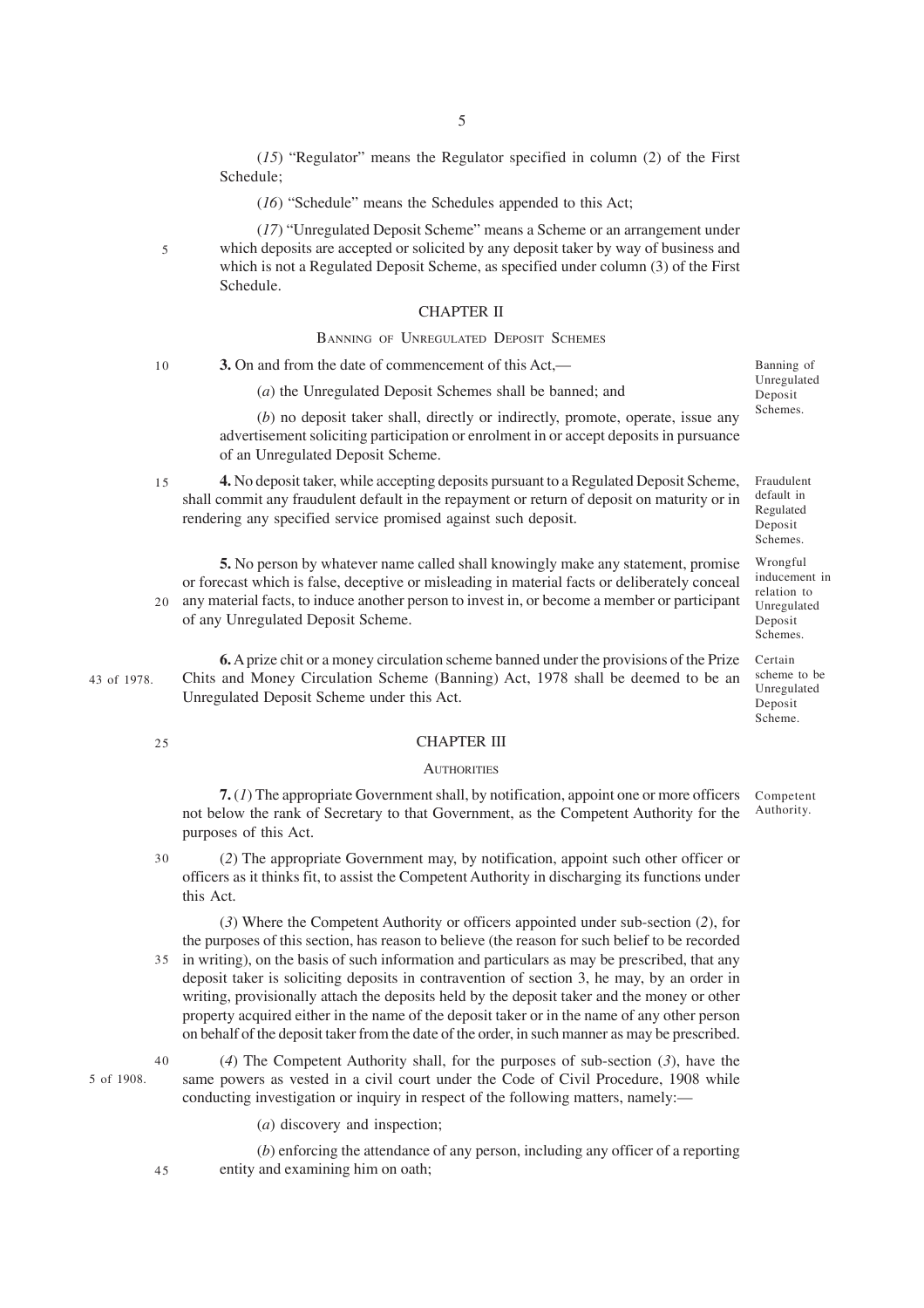(*c*) compelling the production of records;

*(d*) receiving evidence on affidavits;

*(e*) issuing commissions for examination of witnesses and documents; and

(*f*) any other matter which may be prescribed.

(*5*) The Competent Authority shall have power to summon any person whose 5 attendance he considers necessary whether to give evidence or to produce any records during the course of any investigation or proceeding under this section.

(*6*) All the persons so summoned shall be bound to attend in person or through authorised agents, as such officer may direct, and shall be bound to state the truth upon any subject respecting which they are examined or make statements, and produce such 10 documents as may be required.

(*7*) Every proceeding under sub-sections (*4*) and (*5*) shall be deemed to be a judicial proceeding within the meaning of section 193 and section 228 of the Indian Penal Code. 45 of 1860.

(*8*) Subject to any rules made in this behalf by the Central Government, any officer referred to in sub-section (*2*) may impound and retain in his custody for such period, as he thinks fit, any records produced before him in any proceedings under this Act: 15

Provided that the officer or officers referred to in sub-section (*2*) shall not—

(*a*) impound any records without recording his reasons for so doing; or

(*b*) retain in his custody any such records for a period exceeding three months, without obtaining the previous approval of the Competent Authority.

20

 $25$ 

Designated Court.

**8.** (*1*) The appropriate Government shall, with the concurrence of the Chief Justice of the concerned High Court, by notification, constitute one or more Courts known as the Designated Courts for such area or areas or such case or cases as may be specified in such notification, which shall be presided over by a Judge not below the rank of a District and Sessions Judge or Additional District and Sessions Judge.

(*2*) No Court other than the Designated Court shall have jurisdiction in respect of any matter to which the provisions of this Act apply.

(*3*) When trying an offence under this Act, the Designated Court may also try an offence, other than an offence under this Act, with which the accused may, under the Code of Criminal Procedure, 1973, be charged at the same trial.

## CHAPTER IV

#### INFORMATION ON DEPOSIT TAKERS

**9.** (*1*) The Central Government may designate an authority, whether existing or to be constituted, which shall create, maintain and operate an online database for information on deposit takers operating in India.

(*2*) The authority designated under sub-section (*1*) may require any Regulator or the Competent Authority to share such information on deposit takers, as may be prescribed.

**10.** (*1*) Every deposit taker which commences or carries on its business as such on or after the commencement of this Act shall intimate the authority referred to in 40 sub-section  $(1)$  of section 9 about its business in such form and manner and within such time, as may be prescribed.

(*2*) The Competent Authority may, if it has reason to believe that the deposits are being solicited or accepted pursuant to an Unregulated Deposit Scheme, direct any deposit taker to furnish such statements, information or particulars, as it considers 45necessary, relating to or connected with the deposits received by such deposit taker.

35

Information of business by deposit taker.

Central database.

2 of 1974. 30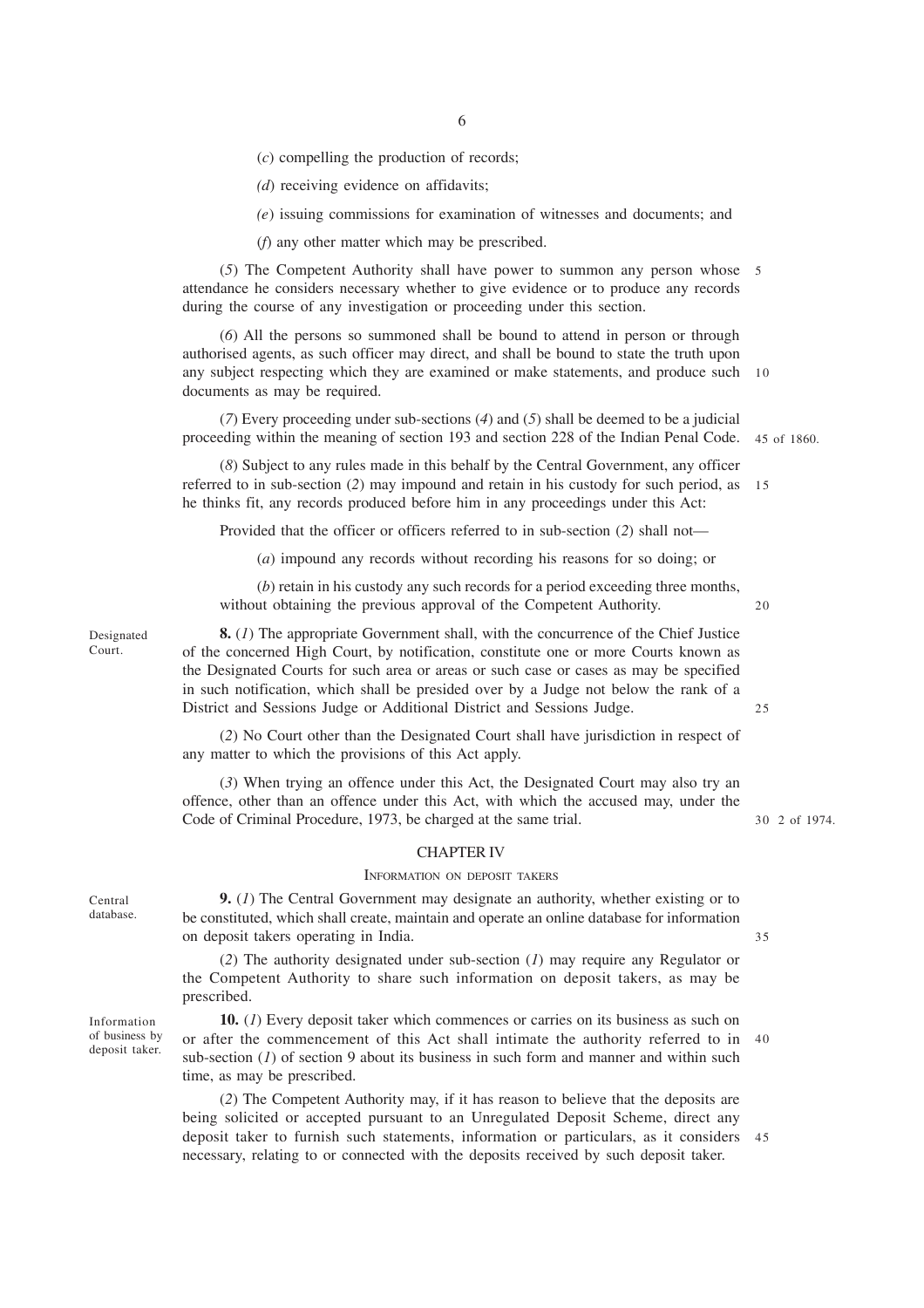*Explanation*.—For the removal of doubts, it is hereby clarified that—

(*a*) the requirement of intimation under sub-section (*1*) is applicable to deposit takers accepting or soliciting deposits as defined in clause (*4*) of section 2; and

(*b*) the requirement of intimation under sub-section (*1*) applies to a company, if the company accepts the deposits under Chapter V of the Companies Act, 2013.

**11.** (*1*) The Competent Authority shall share all information received under section 29 with the Central Bureau of Investigation and with the authority which may be designated by the Central Government under section 9.

- (*2*) The appropriate Government, any Regulator, income-tax authorities or any 10 other investigation agency, having any information or documents in respect of the offence investigated under this Act by the police or the Central Bureau of Investigation, shall share all such information or documents with the police or the Central Bureau of Investigation.
- (*3*) Where the principal officer of any banking company, a corresponding new bank, the State Bank of India, a subsidiary bank, a regional rural bank, a co-operative 15 bank or a multi-State co-operative bank has reason to believe that any client is a deposit taker and is acting in contravention to the provisions of this Act, he shall forthwith inform the same to the Competent Authority.

#### CHAPTER V

#### 20

18 of 2013. 5

#### RESTITUTION TO DEPOSITORS

**12.** Save as otherwise provided in the Securitisation and Reconstruction of Financial Assets and Enforcement of Security Interest Act, 2002 or the Insolvency and Bankruptcy Code, 2016, any amount due to depositors from a deposit taker shall be paid in priority over all other debts and all revenues, taxes, cesses and other rates payable to the 25 appropriate Government or the local authority. 54 of 2002. 31 of 2016.

**13.** (*1*) Save as otherwise provided in the Securitisation and Reconstruction of Financial Assets and Enforcement of Security Interest Act, 2002 or the Insolvency and Bankruptcy Code, 2016, an order of provisional attachment passed by the Competent Authority, shall have precedence and priority, to the extent of the claims of the depositors, 30 over any other attachment by any authority competent to attach property for repayment of any debts, revenues, taxes, cesses and other rates payable to the appropriate 54 of 2002. 31 of 2016.

> (*2*) Where an order of provisional attachment has been passed by the Competent Authority—

35

Government or the local authority.

(*a*) such attachment shall continue until an order is passed under sub-section (*3*) or sub-section (*5*) of section 15 by the Designated Court;

(*b*) all the attached money or property of the deposit taker and the persons mentioned therein shall vest in the Competent Authority and shall remain so vested till further order of the Designated Court.

(*3*) The Competent Authority shall open an account in a scheduled bank for the purpose of crediting and dealing with the money realised under this Act, which shall not be utilised except under the instructions of the Designated Court. 40

(*4*) The Competent Authority shall not dispose of or alienate the property or money attached, except in accordance with the order of the Designated Court under sub-section (*3*) or sub-section (*5*) of section 15. 45

Priority of depositors' claim.

Precedence of attachment.

Information to be shared.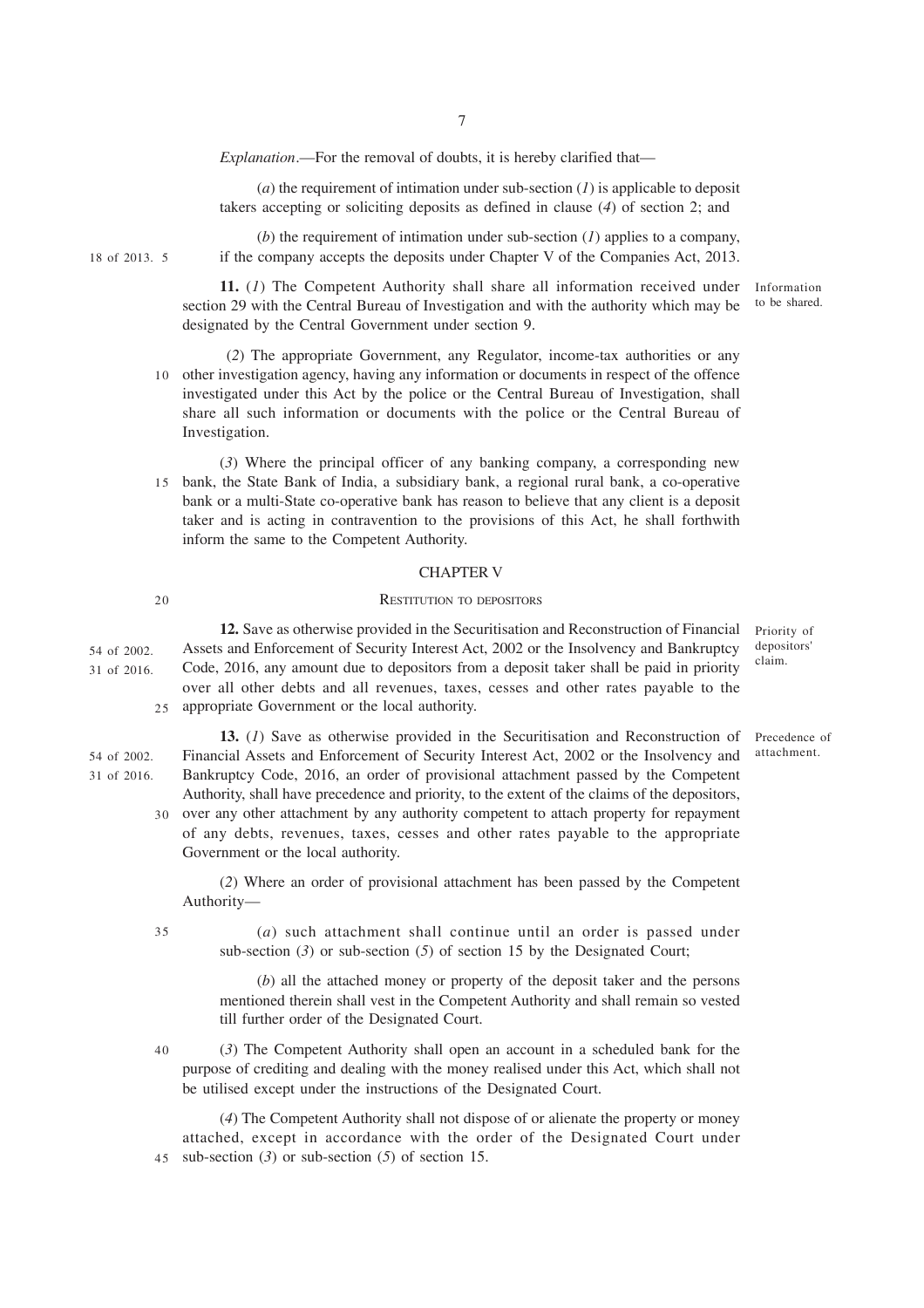(*5*) Notwithstanding anything contained in sub-section (*4*), the Competent Authority may, if it thinks it expedient, order the immediate sale of perishable items or assets, and the proceeds of the sale shall be utilised in the same manner as provided for other property.

Application for confirmation of attachment and sale of property.

Court.

**14.** (*1*) The Competent Authority shall, within a period of thirty days, which may extend up to sixty days, for reasons to be recorded in writing, from the date of the order of 5 provisional attachment, file an application with such particulars as may be prescribed, before the Designated Court for making the provisional attachment absolute, and for permission to sell the property so attached by public auction or, if necessary, by private sale.

(*2*) In case where the money or property has been attached on the permission granted by a Designated Court in another State or Union territory, the application for confirmation of such attachment shall be filed in that Court. 10

**15.** (*1*) Upon receipt of an application under section 14, the Designated Court shall issue notice to— Confirmation of attachment by Designated

(*a*) the deposit taker; and

(*b*) any person whose property is attached under section 14,

to show cause, within a period of thirty days from the date of issue of notice, as to why the order of attachment should not be made absolute and the properties so attached be sold.

(*2*) The Designated Court shall also issue notice to all other persons represented to it as having or being likely to claim any interest or title in the property, to appear on the same date as persons referred to in sub-section (*1*) to raise objections, if they so desire, to the attachment of the property.  $20$ 

(*3*) The Designated Court shall, after adopting such procedure as may be prescribed, pass an order—

(*a*) making the provisional order of attachment absolute; or

25

30

15

(*b*) varying it by releasing a portion of the property from attachment; or

(*c*) cancelling the provisional order of attachment,

and in case of an order under clause (*a*) or clause (*b*), direct the Competent Authority to sell the property so attached by public auction or, if necessary, by private sale and realise the sale proceeds.

(*4*) The Designated Court shall not, in varying or cancelling the provisional order of attachment, release any property from attachment, unless it is satisfied that—

(*a*) the deposit taker or the person referred to in sub-section (*1*) has interest in such property; and

(*b*) there shall remain an amount or property sufficient for repayment to the 35 depositors of such deposit taker.

(*5*) The Designated Court shall pass such order or issue such direction as may be necessary for the equitable distribution among the depositors of the money attached or realised out of the sale.

(*6*) The Designated Court shall endeavour to complete the proceedings under this section within a period of one hundred and eighty days from the date of receipt of the application referred to in sub-section (*1*). 40

Attachment of property of *mala fide* transferees.

**16.** (*1*) Where the Designated Court is satisfied that there is a reasonable cause for believing that the deposit taker has transferred any property otherwise than in good faith and not for commensurate consideration, it may, by notice, require any transferee of such property, whether or not he received the property directly from the said deposit 45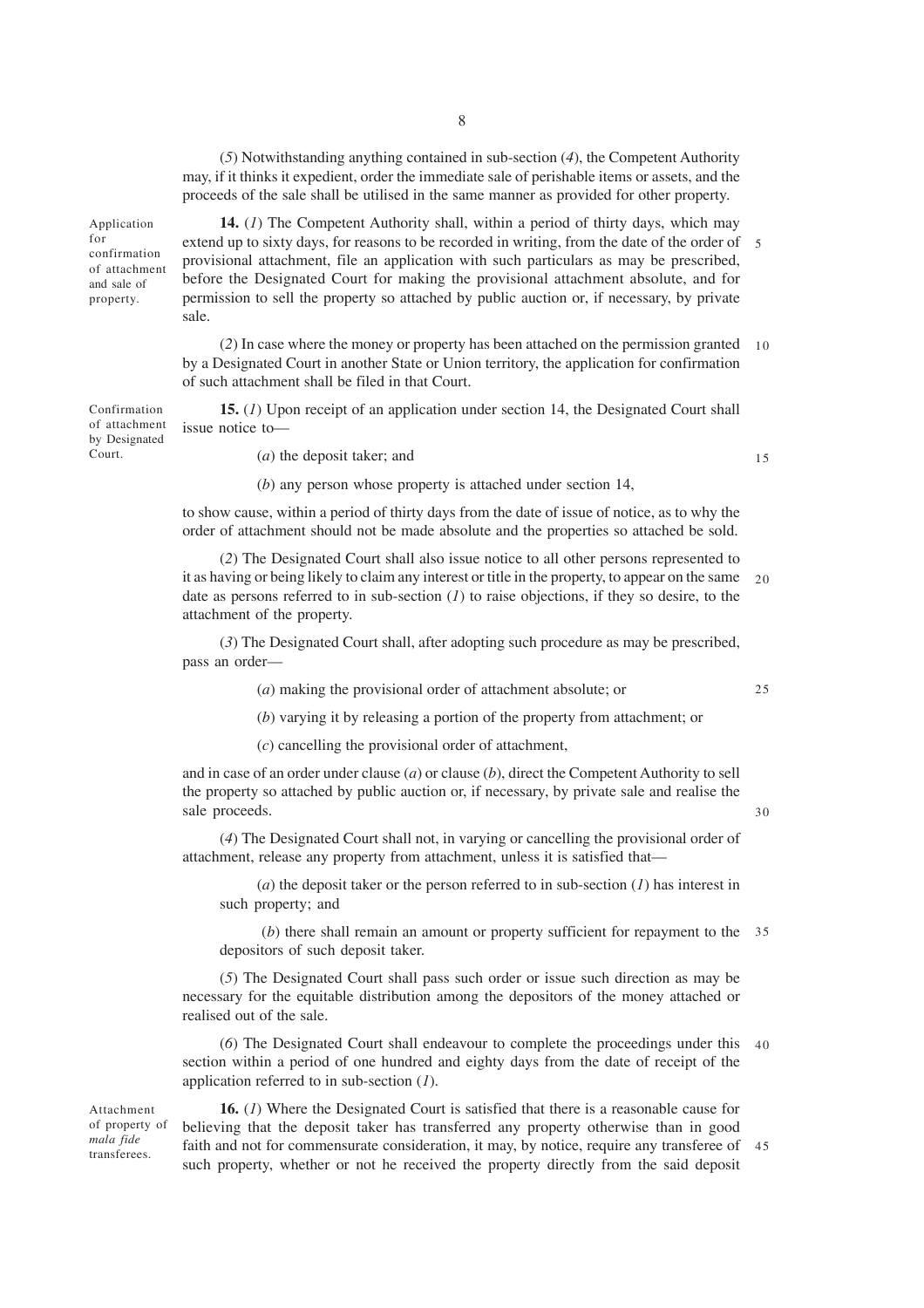taker, to appear on a date to be specified in the notice and show cause why so much of the transferee's property as is equivalent to the proper value of the property transferred should not be attached.

(*2*) Where the said transferee does not appear and show cause on the specified 5 date or where the Designated Court is satisfied that the transfer of the property to the said transferee was not a *bona fide* transfer and not for commensurate consideration, it shall order the attachment of so much of the said transferee's property as in its opinion is equivalent to the proper value of the property transferred.

**17.** (*1*) Any deposit taker or a person referred to in sub-section (*1*) of section 15, or 10 transferee referred to in section 16 whose property is about to be attached or has been provisionally attached under this Act, may, at any time before the confirmation of attachment, apply to the Designated Court for permission to deposit the fair value of the property in lieu of attachment.

Payment in lieu of attachment.

(*2*) While allowing the deposit taker or person or transferee referred to in 15 sub-section  $(I)$  to make the deposit under sub-section  $(I)$ , the Designated Court may order such deposit taker or person or transferee to pay any sum towards costs as may be applicable.

**18.** (*1*) The Designated Court shall exercise the following powers, namely:—

(*a*) power to approve the statement of dues of the deposit taker due from Court. Powers of Designated

various debtors;

(*b*) power to assess the value of the assets of the deposit taker and finalise the list of the depositors and their respective dues;

(*c*) power to direct the Competent Authority to take possession of any assets belonging to or in the control of the deposit taker and to sell, transfer or realise the attached assets, either by public auction or by private sale as it deems fit depending upon the nature of assets and credit the sale proceeds thereof to its bank account;

(*d*) power to approve the necessary expenditure to be incurred by the Competent Authority for taking possession and realisation of the assets of the deposit taker;

(*e*) power to pass an order for full payment to the depositors by the Competent Authority or an order for proportionate payment to the depositors in the event, the money so realised is not sufficient to meet the entire deposit liability;

 (*f*) power to direct any person, who has made profit or averted loss by indulging in any transaction or activity in contravention of the provisions of this Act, to disgorge an amount equivalent to the wrongful gain made or loss averted by such contravention; and

 (*g*) power to pass any other order which the Designated Court deems fit for realisation of assets of the deposit taker and for repayment of the same to the depositors of such deposit taker or on any other matter or issue incidental thereto.

(*2*) On the application of any person interested in any property attached and vested in the Competent Authority under this Act and after giving such Competent Authority an opportunity of being heard, make such order as the Designated Court considers just and reasonable for— 40

(*a*) providing from such of the property attached and vested in the Competent Authority as the applicant claims an interest in, such sums as may be reasonably necessary for the maintenance of the applicant and of his family, and for expenses connected with the defence of the applicant where criminal proceedings have been initiated against him in the Designated Court under this Act; or

 $20$ 

30

25

35

45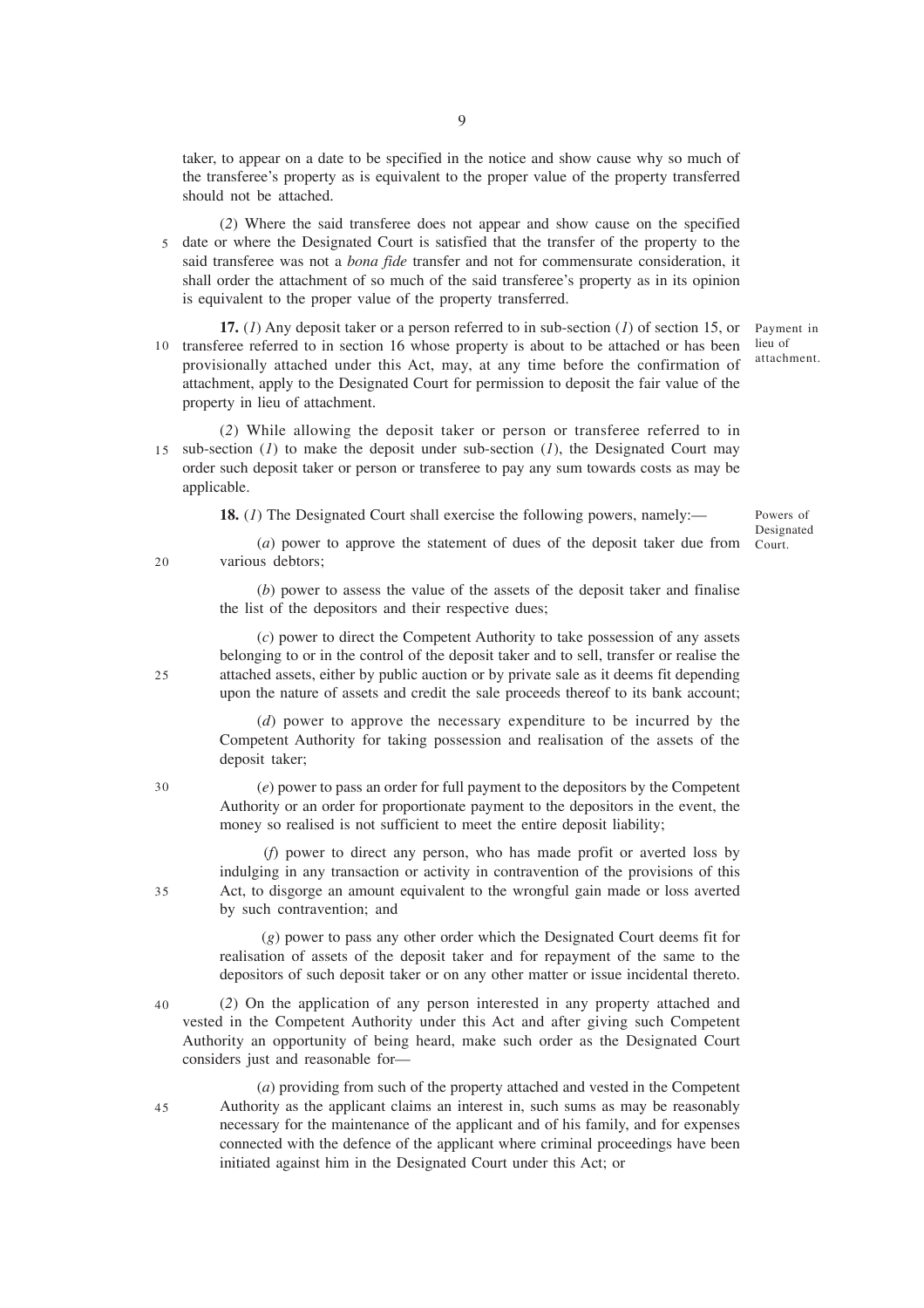10

(*b*) safeguarding, so far as may be practicable, the interest of any business affected by the attachment.

*Explanation*.—For the purposes of this section, the expression "deposit taker" includes the directors, promoters, managers or members of said establishment or any other person whose property or assets have been attached under this Act. 5

**19.** Any person including the Competent Authority, if aggrieved by any final order of the Designated Court under this Chapter, may appeal to the High Court, within a period of sixty days from the date of such order:

Provided that the High Court may entertain the appeal after the expiry of the said period of sixty days, if it is satisfied that the appellant was prevented by sufficient cause 10 from preferring the appeal in time.

*Explanation*.—The expression "High Court" means the High Court of a State or Union territory where the Designated Court is situated.

**20.** (*1*) Whenever it is made to appear to the Supreme Court that there is a default in any deposit scheme or deposit schemes of the nature referred to in section 30, the 15 Supreme Court may, by an order, direct that any particular case be transferred from one Designated Court to another Designated Court.

(*2*) The Supreme Court may act under this section only on an application filed by the Competent Authority or any interested party, and every such application shall be supported by an affidavit.

(*3*) Where an application for the exercise of the powers conferred by this section is dismissed, the Supreme Court may, if it is of opinion that the application was frivolous or vexatious, order the applicant to pay by way of compensation to any person who has opposed the application such sum not exceeding fifty thousand rupees as it may consider appropriate in the circumstances of the case.

### CHAPTER VI

#### OFFENCES AND PUNISHMENTS

Punishment for contravention of section 3.

**21.** (*1*) Any deposit taker who solicits deposits in contravention of section 3 shall be punishable with imprisonment for a term which shall not be less than one year but which may extend to five years and with fine which shall not be less than two lakh 30 rupees but which may extend to ten lakh rupees.

(*2*) Any deposit taker who accepts deposits in contravention of section 3 shall be punishable with imprisonment for a term which shall not be less than two years but which may extend to seven years and with fine which shall not be less than three lakh rupees but which may extend to ten lakh rupees.

(*3*) Any deposit taker who accepts deposits in contravention of section 3 and fraudulently defaults in repayment of such deposits or in rendering any specified service, shall be punishable with imprisonment for a term which shall not be less than three years but which may extend to ten years and with fine which shall not be less than five lakh rupees but which may extend to twice the amount of aggregate funds collected from the 40 subscribers, members or participants in the Unregulated Deposit Scheme.

*Explanation*.—For the purposes of this Act,—

(*i*) the expression "fraudulently" shall have the same meaning as assigned to it in section 25 of the Indian Penal Code;

(*ii*) where the terms of the Deposit Scheme are entirely impracticable or 45unviable, the terms shall be relevant facts showing an intention to defraud.

Appeal to High Court.

Power of Supreme Court to transfer cases.

20

25

35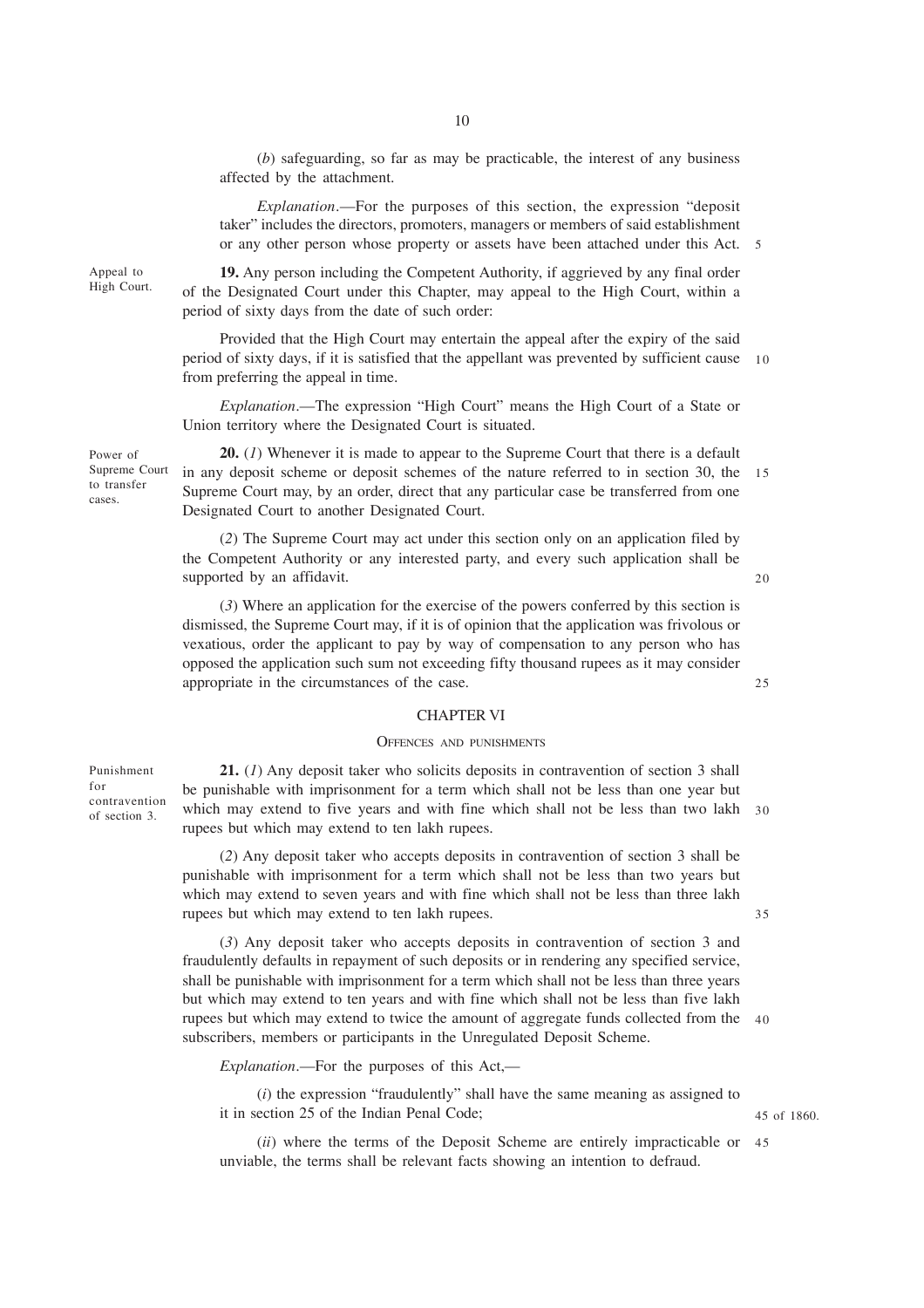**22.** Any deposit taker who contravenes the provisions of section 4 shall be punishable with imprisonment for a term which may extend to seven years, or with fine which shall not be less than five lakh rupees but which may extend to twenty-five crore rupees or three times the amount of profits made out of the fraudulent default referred to 5 in said section, whichever is higher, or with both.

**23.** Any person who contravenes the provisions of section 5 shall be punishable with imprisonment for a term which shall not be less than one year but which may extend to five years and with fine which may extend to ten lakh rupees.

**24.** Whoever having been previously convicted of an offence punishable under 10 this Chapter, except the offence under section 26, is subsequently convicted of an offence shall be punishable with imprisonment for a term which shall not be less than five years but which may extend to ten years and with fine which shall not be less than ten lakh rupees but which may extend to fifty crore rupees.

- **25.** (*1*) Where an offence under this Act has been committed by a deposit taker 15 other than an individual, every person who, at the time the offence was committed, was in charge of, and was responsible to, the deposit taker for the conduct of its business, as well as the deposit taker, shall be deemed to be guilty of the offence and shall be liable to be proceeded against and punished accordingly.
- (*2*) Nothing contained in sub-section (*1*) shall render any such person liable to any punishment provided in this Act, if he proves that the offence was committed without his knowledge or that he exercised all due diligence to prevent the commission of such offence. 20

(*3*) Notwithstanding anything contained in sub-section (*1*), where an offence under this Act has been committed by a deposit taker other than an individual, and it is proved 25 that the offence—

(*a*) has been committed with the consent or connivance of; or

(*b*) is attributable to any neglect on the part of any director, manager, secretary, promoter, partner, employee or other officer of the deposit taker,

such person shall also be deemed to be guilty of that offence and shall be liable to be proceeded against and punished accordingly. 30

**26.** Whoever fails to give the intimation required under sub-section (*1*) of section 10 or fails to furnish any such statements, information or particulars as required under sub-section (*2*) of that section, shall be punishable with fine which may extend to five lakh rupees.

**27.** Notwithstanding anything contained in section 4, no Designated Court shall take cognizance of an offence punishable under that section except upon a complaint made by the Regulator: Cognizance of offences. 35

Provided that the provisions of section 4 and this section shall not apply in relation to a deposit taker which is a company.

40

#### CHAPTER VII

#### INVESTIGATION, SEARCH AND SEIZURE

2 of 1974. **28.** Notwithstanding anything contained in the Code of Criminal Procedure, 1973 Offences to be every offence punishable under this Act, except the offence under section 22 and section 26, shall be cognizable and non-bailable.

**29.** The police officer shall, on recording information about the commission of an offence under this Act, inform the same to the Competent Authority. 45

Punishment for contravention of section 4.

Punishment for contravention of section 5.

Punishment for repeat offenders.

Offences by deposit takers other than individuals.

Punishment for contravention of section 10.

cognizable and non-bailable.

Competent Authority to be informed of offences.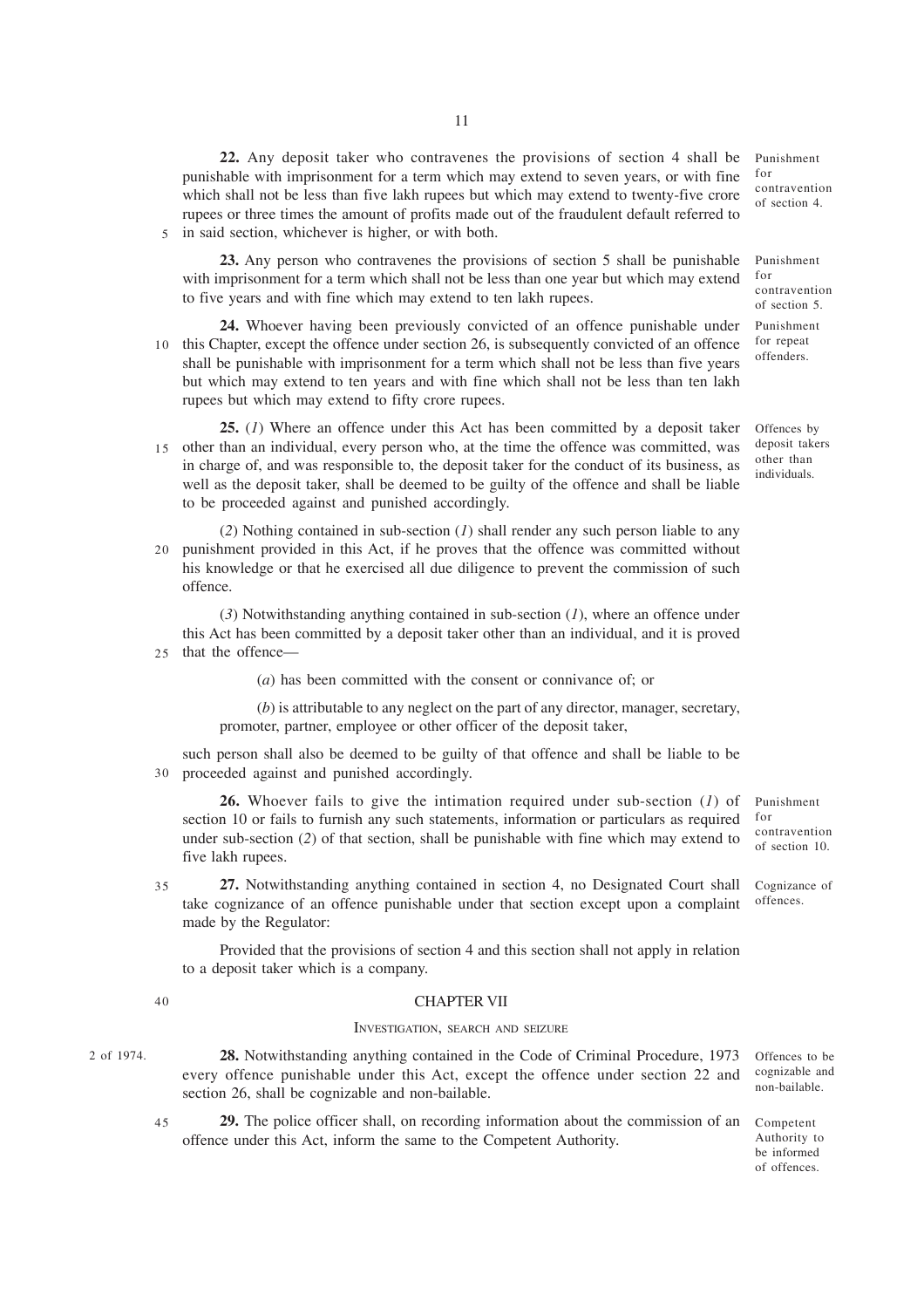Investigation of offences by Central Bureau of Investigation.

**30.** (*1*) On receipt of information under section 29 or otherwise, if the Competent Authority has reason to believe that the offence relates to a deposit scheme or deposit schemes in which—

(*a*) the depositors, deposit takers or properties involved are located in more than one State or Union territory in India or outside India; and

(*b*) the total value of the amount involved is of such magnitude as to significantly affect the public interest,

the Competent Authority shall refer the matter to the Central Government for investigation by the Central Bureau of Investigation.

(*2*) The reference made by the Competent Authority under sub-section (*1*) shall be deemed to be with the consent of the State Government under section 6 of the Delhi Special Police Establishment Act, 1946. 25 of 1946. 10

25 of 1946. 15

5

(*3*) On the receipt of the reference under sub-section (*1*), the Central Government may transfer the investigation of the offence to the Central Bureau of Investigation under section 5 of the Delhi Special Police Establishment Act, 1946.

Power to enter, search and seize without warrant.

**31.** (*1*) Whenever any police officer, not below the rank of an officer in-charge of a police station, has reason to believe that anything necessary for the purpose of an investigation into any offence under this Act may be found in any place within the limits of the police station of which he is in-charge, or to which he is attached, such officer may, with the written authorisation of an officer not below the rank of Superintendent of Police, and 20 after recording in writing so far as possible, the thing for which the search is to be made and subject to the rules made in this behalf, authorise any officer subordinate to him,—

(*a*) to enter and search any building, conveyance or place, between sunrise and sunset, which he has reason to suspect is being used for purposes connected with the promotion or conduct of any deposit taking scheme or arrangement in 25 contravention of the provisions of this Act;

(*b*) in case of resistance, to break open any door and remove any obstacle to such entry, if necessary by force, with such assistance as he considers necessary, for exercising the powers conferred by clause (*a*);

(*c*) to seize any record or property found as a result of the search in the said 30 building, conveyance or place, which are intended to be used, or reasonably suspected to have been used, in connection with any such deposit taking scheme or arrangement in contravention of the provisions of this Act; and

(*d*) to detain and search, and if he thinks proper, take into custody and produce before any Designated Court any such person whom he has reason to believe to 35 have committed any offence punishable under this Act:

Provided that if such officer has reason to believe that the said written authorisation cannot be obtained without affording opportunity for the concealment of evidence or facility for the escape of an offender, he may, without the said written authorisation, enter and search such building, conveyance or place, at any time 40 between sunset and sunrise after recording the grounds in writing.

(*2*) Where it is not practicable to seize the record or property, the officer authorised under sub-section  $(I)$ , may make an order in writing to freeze such property, account, deposits or valuable securities maintained by any deposit taker about which a complaint has been made or credible information has been received or a reasonable suspicion exists of their having been connected with the promotion or conduct of any deposit taking scheme or arrangement in contravention of the provisions of this Act and it shall be binding on the concerned bank or financial or market establishment to comply with the said order: 45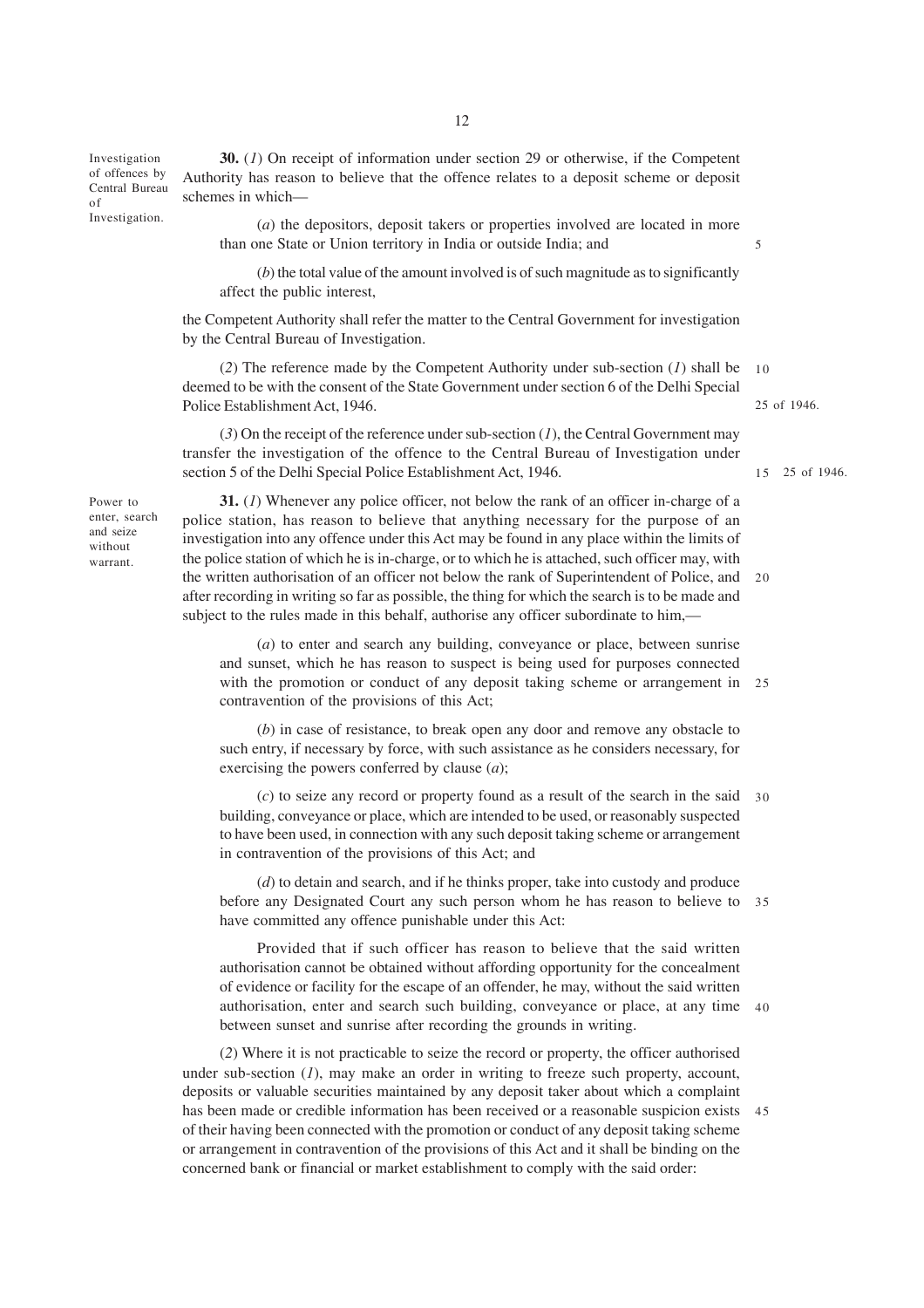Provided that no bank or financial or market establishment shall freeze such account, deposit or valuable securities, for a period beyond thirty days unless the same is authorised by the order of the Designated Court:

Provided further that, if at any time, it becomes practicable to seize the frozen property, the officer authorised under sub-section (*1*) may seize such property. 5

*Explanation*.—For the purposes of this section, the expressions,—

(*i*) "freezing of account" shall mean that no transaction, whether deposit or withdrawal shall be allowed in the said account; and

(*ii*) "freezing of property" shall mean that no transfer, conversion, disposition or movement of property shall be allowed. 10

(*3*) Where an officer takes down any information in writing or records grounds for his belief or makes an order in writing under sub-section (*1*) or sub-section (*2*), he shall, within a time of seventy-two hours send a copy thereof to the Designated Court in a sealed envelope and the owner or occupier of the building, conveyance or place shall,

15 on application, be furnished, free of cost, with a copy of the same by the Designated Court.

(*4*) All searches, seizures and arrests under this section shall be made in accordance with the provisions of the Code of Criminal Procedure, 1973. 2 of 1974.

**32.** (*1*) The Designated Court may take cognizance of offences under this Act without the accused being committed to it for trial. 20

(*2*) Save as otherwise provided in section 31, the provisions of the Code of Criminal Procedure, 1973 shall apply— 2 of 1974.

(*a*) to all arrests, searches and seizures made under this Act;

(*b*) to the proceedings under this Act and for the purposes of the said provisions, the Designated Court shall be deemed to be a Court of Session and the persons conducting the prosecution before the Designated Court, shall be deemed to be Public Prosecutors. 25

### CHAPTER VIII

#### **MISCELLANEOUS**

**33.** Where any newspaper or other publication of any nature, contains any statement, information or advertisement promoting, soliciting deposits for, or inducing any person to become a member of any Unregulated Deposit Scheme, the appropriate Government may direct such newspaper or publication to publish a full and fair retraction, free of cost, in the same manner and in the same position in such newspaper or publication as may be prescribed. 35 30

**34.** Save as otherwise expressly provided in this Act, the provisions of this Act shall have effect notwithstanding anything contained in any other law for the time being in force, including any law made by any State or Union territory.

**35.** The provisions of this Act shall be in addition to, and not in derogation of, the provisions of any other law for the time being in force. 40

**36.** No suit, prosecution or other legal proceedings shall lie against the appropriate Government or the Competent Authority or any officer of the appropriate Government for anything which is in good faith done or intended to be done under this Act or the rules made thereunder.

**37.** (*1*) The Central Government may, by notification, make rules for carrying out the provisions of this Act. 45

Application of Code of Criminal Procedure, 1973 to proceedings before Designated Court.

Publication of advertisement of Unregulated Deposit Scheme.

Act to have overriding effect.

Application of other laws not barred.

Protection of action taken in good faith.

Power of Central Government to make rules.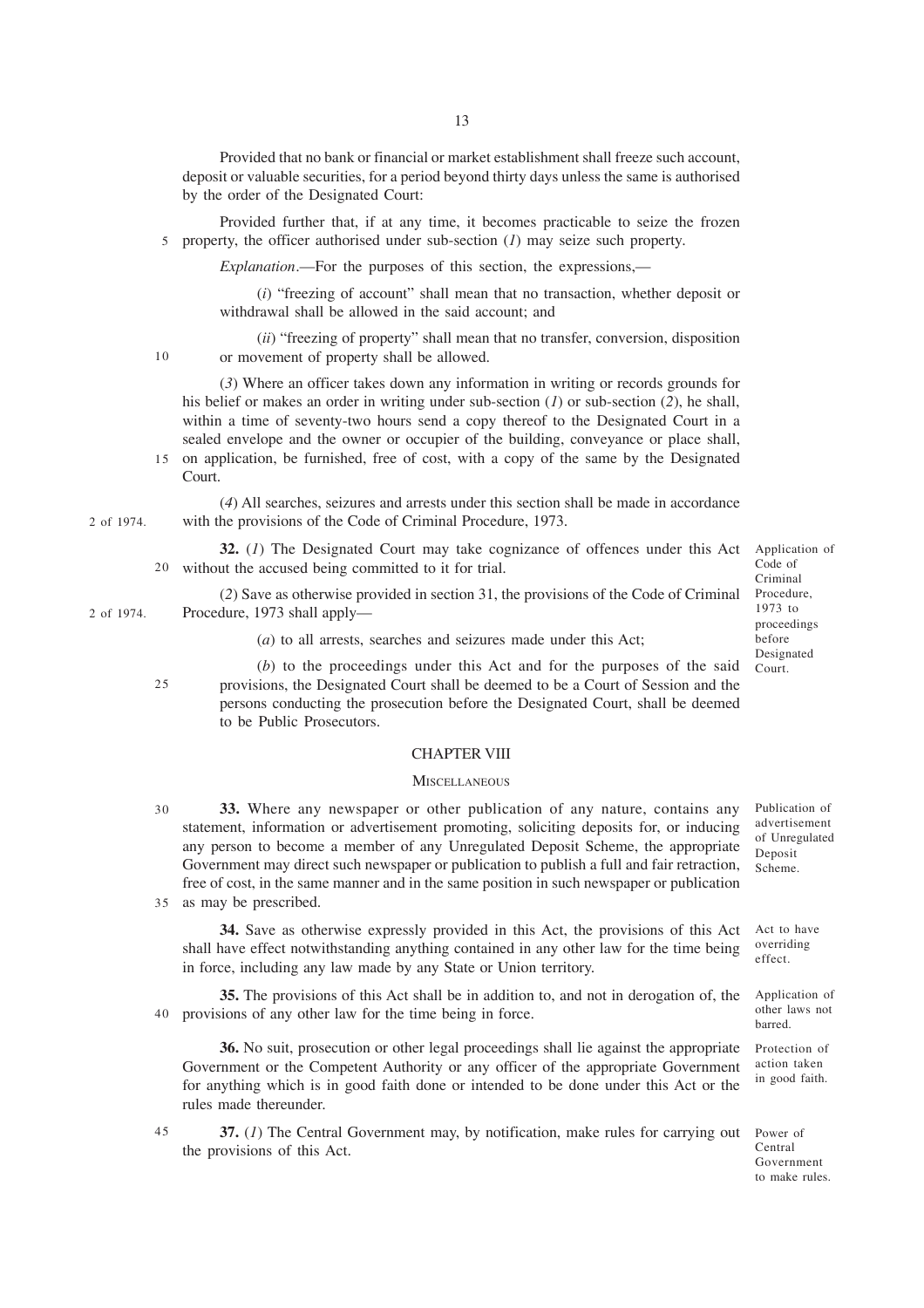(*2*) In particular and without prejudice to the generality of the foregoing power, such rules may provide for all or any of the following matters, namely:—

(*a*) the information and other particulars to be taken into consideration before issuing an order, and the manner of attachment, under sub-section (*3*) of section 7;

(*b*) the information to be shared under sub-section (*2*) of section 9;

(*c*) the form and manner in which and the time within which the intimation shall be given under sub-section (*1*) of section 10;

(*d*) the particulars contained in the application to be filed by the Competent Authority before the Designated Court under sub-section (*1*) of section 14;

(*e*) the procedure to be adopted by the Designated Court before issuing an 10 order under sub-section (*3*) of section 15;

(*f*) rules under sub-section (*1*) of section 31;

(*g*) the manner of publication of advertisement under section 33; and

(*h*) any other matter which is required to be, or may be, prescribed.

**38.** (*1*) The State Government or Union territory Government, as the case may be, in 15 consultation with the Central Government, by notification, make rules for carrying out the provisions of this Act.

(*2*) In particular and without prejudice to the generality of the foregoing power, such rules may provide for all or any of the following matters, namely:—

(*a*) ceiling for self-help groups under clause (*j*) of sub-section (*4*) of section 2; 20

(*b*) purpose and ceiling under clause (*k*) of sub-section (*4*) of section 2;

(*c*) the manner of provisional attachment of property by the Competent Authority under sub-section (*3*) of section 7;

(*d*) other matters under clause (*f*) of sub-section (*4*) of section 7;

(*e*) the rules relating to impounding and custody of records under 25 sub-section (*8*) of section 7; and

(*f*) any other matter which is required to be, or may be, prescribed.

Laying of rules.

**39.** (*1*) Every rule made by the Central Government under this Act shall be laid, as soon as may be after it is made, before each House of Parliament, while it is in session, for a total period of thirty days which may be comprised in one session, or in two or more 30 successive sessions, and if, before the expiry of the session immediately following the session or the successive sessions aforesaid, both Houses agree in making any modification in the rule, or both Houses agree that the rule should not be made, the rule shall thereafter have effect only in such modified form or be of no effect, as the case may be; so, however, that any such modification or annulment shall be without prejudice to the validity of anything 35 previously done under that rule.

(*2*) Every rule made by a State Government or the Union territory Government, as the case may be, shall be laid, as soon as may be after it is made, before each House of the State Legislature or the Union territory Legislature, as the case may be, where it consists of two Houses, or where such Legislature consists of one House, before that House.

Power to amend First Schedule.

**40.** (*1*) The Central Government may, having regard to the objects of this Act, and if it considers necessary or expedient so to do, by notification, add to, or as the case may be, omit from the First Schedule, any scheme or arrangement, and on such addition, or omission, such scheme or arrangement shall become, or cease to be, a Regulated Deposit Scheme, as the case may be.

(*2*) A copy of every notification issued under this section shall, as soon as may be after it has been issued, be laid before each House of Parliament.

5

Power of State Government, etc., to make rules.

40

45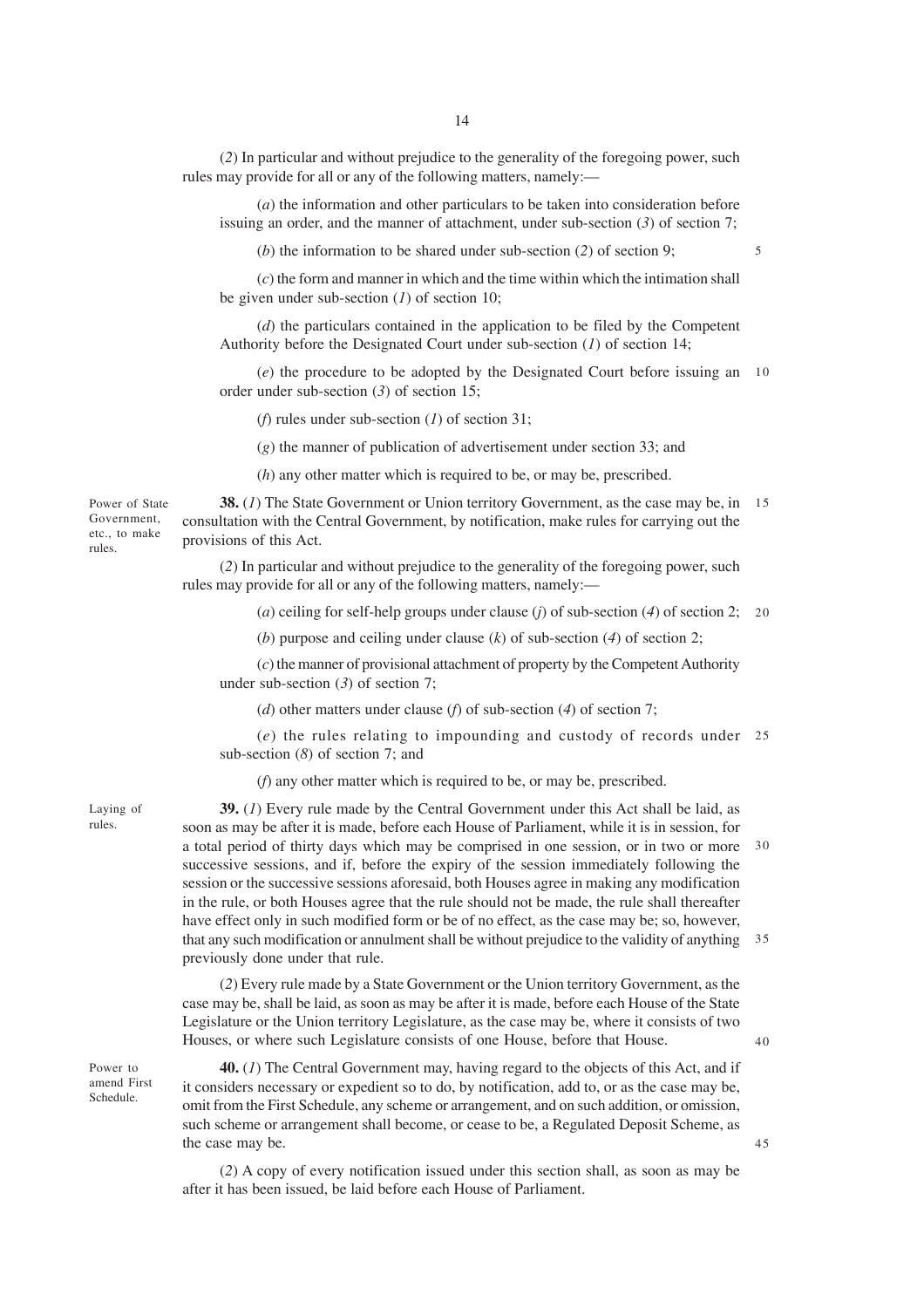**41.** The provisions of this Act shall not apply to deposits taken in the ordinary course of business.

**42.** The enactments specified in the Second Schedule shall be amended in the manner specified therein.

**43.** (*1*) If any difficulty arises in giving effect to the provisions of this Act, the Central Government may, by order published in the Official Gazette, make such provisions, not inconsistent with the provisions of this Act, as may appear to it to be necessary for removing the difficulty: 5

Provided that no such order shall be made under this section after the expiry of three 10 years from the commencement of this Act.

(*2*) Every order made under this section shall be laid, as soon as may be after it is made, before each House of Parliament.

**44.** (*1*) The Banning of Unregulated Deposit Schemes Ordinance, 2019, is hereby repealed. saving. Ord. 7 of

2019.

15

(*2*) Notwithstanding such repeal, anything done or any action taken under the said Ordinance, shall be deemed to have been done or taken under this Act.

Act not to apply certain deposits.

Amendment to certain enactments.

Power to remove difficulties.

Repeal and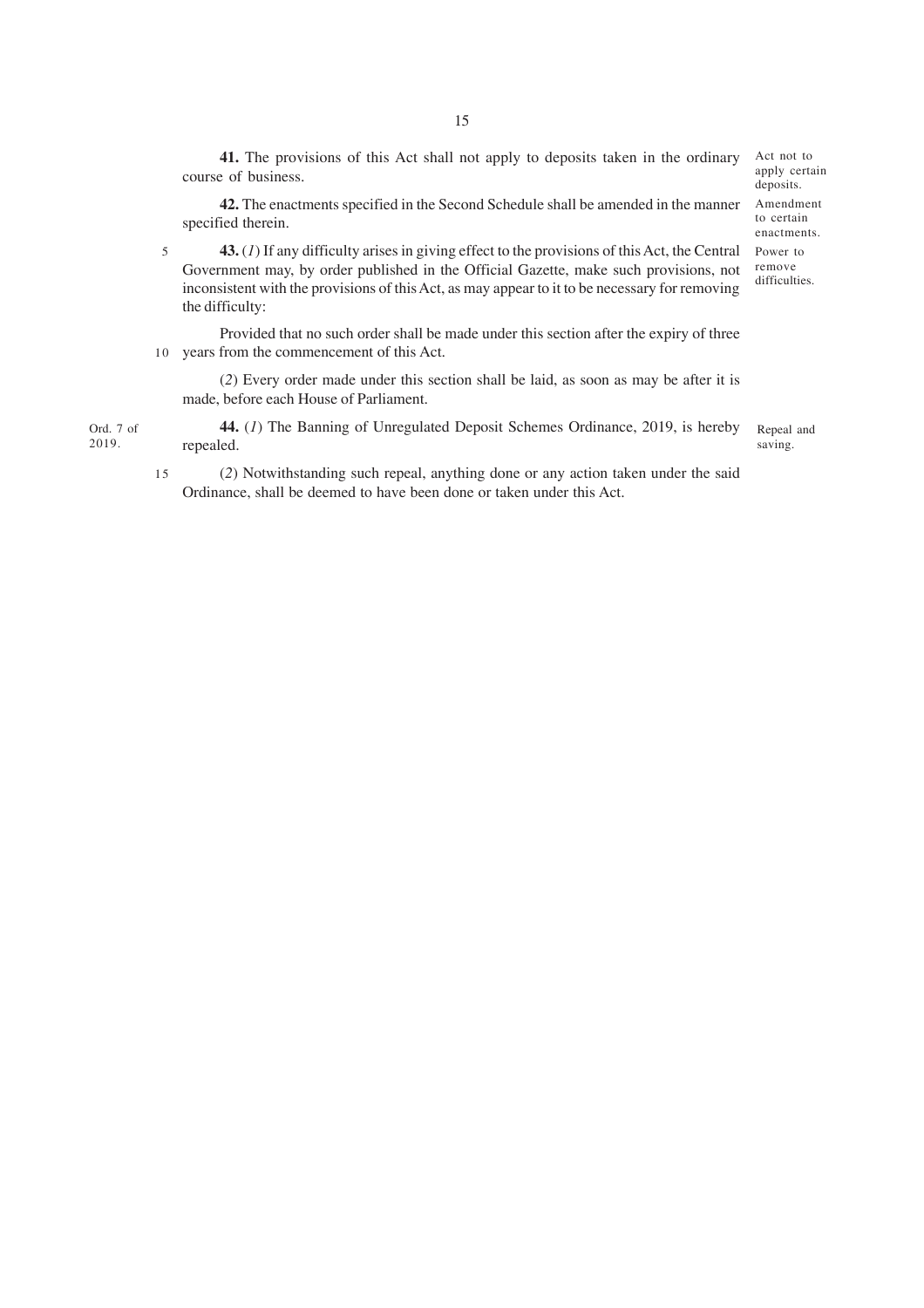## THE FIRST SCHEDULE

## [*See* section 2 (*15*)]

## REGULATED DEPOSIT SCHEMES

(*1*) The Regulator and Regulated Deposit Scheme refers to the regulators and schemes and arrangements listed in the following Table, namely:—

| Sl. No. | Regulator                                               | <b>Regulated Deposit Scheme</b>                                                                                                                                                                                                                                                                                                                                                                             |
|---------|---------------------------------------------------------|-------------------------------------------------------------------------------------------------------------------------------------------------------------------------------------------------------------------------------------------------------------------------------------------------------------------------------------------------------------------------------------------------------------|
| (1)     | (2)                                                     | (3)                                                                                                                                                                                                                                                                                                                                                                                                         |
| 1.      | The Securities and<br><b>Exchange Board</b><br>of India | $(i)$ Any scheme or an arrangement [as defined under<br>section 11AA of the Securities and Exchange Board of<br>India Act, 1992 (15 of 1992)] launched, sponsored or<br>carried out by a Collective Investment Management<br>Company registered with the Securities and Exchange<br>Board of India under the Securities and Exchange Board<br>of India (Collective Investment Scheme) Regulations,<br>1999. |
|         |                                                         | (ii) Any scheme or an arrangement registered with the<br>Securities and Exchange Board of India under the<br>Securities and Exchange Board of India (Alternative<br>Investment Funds) Regulations, 2012.                                                                                                                                                                                                    |
|         |                                                         | (iii) Any scheme or an arrangement, pursuant to which<br>funds are managed by a portfolio manager, registered<br>under the Securities and Exchange Board of India<br>(Portfolio Managers) Regulations, 1993.                                                                                                                                                                                                |
|         |                                                         | $(iv)$ Any scheme or an arrangement regulated under the<br>Securities and Exchange Board of India (Share Based<br>Employee Benefits) Regulations, 2014 or providing for<br>employee benefits as permitted under the Companies<br>Act, 2013 (18 of 2013).                                                                                                                                                    |
|         |                                                         | $(v)$ Any other scheme or an arrangement registered<br>under the Securities and Exchange Board of India Act,<br>1992 (15 of 1992), or the regulations made thereunder.                                                                                                                                                                                                                                      |
|         |                                                         | $(vi)$ Any amount received as contributions in the nature<br>of subscriptions to a mutual fund registered with<br>Securities and Exchange Board of India under the<br>Securities and Exchange Board of India (Mutual Funds)<br>Regulations, 1996.                                                                                                                                                           |
| 2.      | The Reserve Bank of<br>India                            | $(i)$ Any scheme under which deposits are accepted by<br>Non-Banking Financial Companies as defined in clause<br>(f) of section 45-I of the Reserve Bank of India Act, 1934<br>(2 of 1934) and registered with the Reserve Bank of<br>India; or any other scheme or an arrangement registered<br>under the Reserve Bank of India Act, 1934.                                                                 |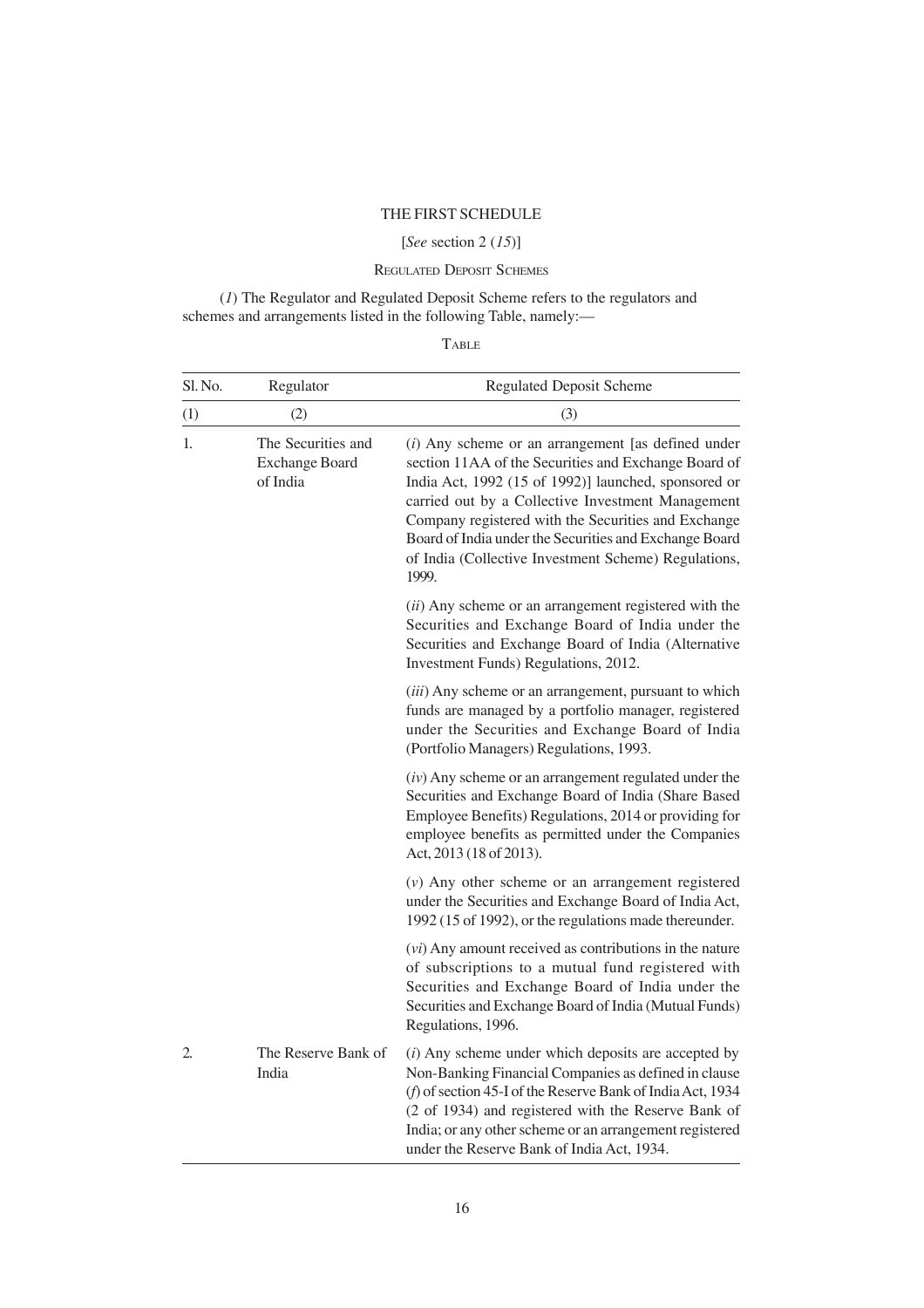| (1) | (2)                                                                  | (3)                                                                                                                                                                                                                                                                                                                                            |
|-----|----------------------------------------------------------------------|------------------------------------------------------------------------------------------------------------------------------------------------------------------------------------------------------------------------------------------------------------------------------------------------------------------------------------------------|
|     |                                                                      | $(ii)$ Any scheme or an arrangement under which funds<br>are accepted by individuals or entities engaged as<br>Business Correspondents and Facilitators by banks<br>subject to the guidelines and circulars issued by the<br>Reserve Bank of India from time to time.                                                                          |
|     |                                                                      | (iii) Any scheme or an arrangement under which funds<br>are received by a system provider operating as an<br>authorised payment system under the Payment and<br>Settlement Systems Act, 2007 (51 of 2007).                                                                                                                                     |
|     |                                                                      | $(iv)$ Any other scheme or an arrangement regulated<br>under the Reserve Bank of India Act, 1934 (2 of 1934),<br>or the guidelines or circulars of the Reserve Bank of<br>India.                                                                                                                                                               |
| 3.  | The Insurance<br>Regulatory and<br>Development<br>Authority of India | A contract of insurance pursuant to a certificate of<br>registration obtained in accordance with the Insurance<br>Act, 1938 (4 of 1938).                                                                                                                                                                                                       |
|     | State Government or<br>Union territory<br>Government                 | $(i)$ Any scheme or an arrangement made or offered by a<br>co-operative society registered under the Co-operative<br>Societies Act, 1912 (2 of 1912) or a society being a<br>society registered or deemed to be registered under<br>any law relating to co-operative societies for the time<br>being in force in any State or Union territory. |
|     |                                                                      | (ii) Any scheme or an arrangement commenced or<br>conducted as a chit business with the previous sanction<br>of the State Government in accordance with the<br>provisions of the Chit Funds Act, 1982 (40 of 1982).                                                                                                                            |
|     |                                                                      | ( <i>iii</i> ) Any scheme or an arrangement regulated by any<br>enactment relating to money lending which is for the<br>time being in force in any State or Union territory.                                                                                                                                                                   |
|     |                                                                      | $(iv)$ Any scheme or an arrangement by a prize chit or<br>money circulation scheme under section 11 of the Prize<br>Chits and Money Circulation Schemes (Banning)<br>Act, 1978 (43 of 1978).                                                                                                                                                   |
| 4.  | The National<br>Housing Bank                                         | Any scheme or an arrangement for acceptance of<br>deposits registered under the National Housing Bank<br>Act, 1987 (53 of 1987).                                                                                                                                                                                                               |
| 5.  | The Pension Fund<br>Regulatory and<br>Development<br>Authority       | Any scheme or an arrangement under the Pension Fund<br>Regulatory and Development Authority Act, 2013<br>$(23$ of $2013)$ .                                                                                                                                                                                                                    |
| 6.  | The Employees<br>Provident Fund<br>Organisation                      | Any scheme, Pension Scheme or Insurance Scheme<br>framed under the Employees' Provident Fund and<br>Miscellaneous Provisions Act, 1952 (19 of 1952).                                                                                                                                                                                           |
| 7.  | The Central Registrar,<br>Multi-State Co-<br>operative Societies     | Any scheme or an arrangement for acceptance of<br>deposits from voting members by a Multi-State<br>Co-operative Society registered under the Multi-State<br>Co-operative Societies Act, 2002 (39 of 2002).                                                                                                                                     |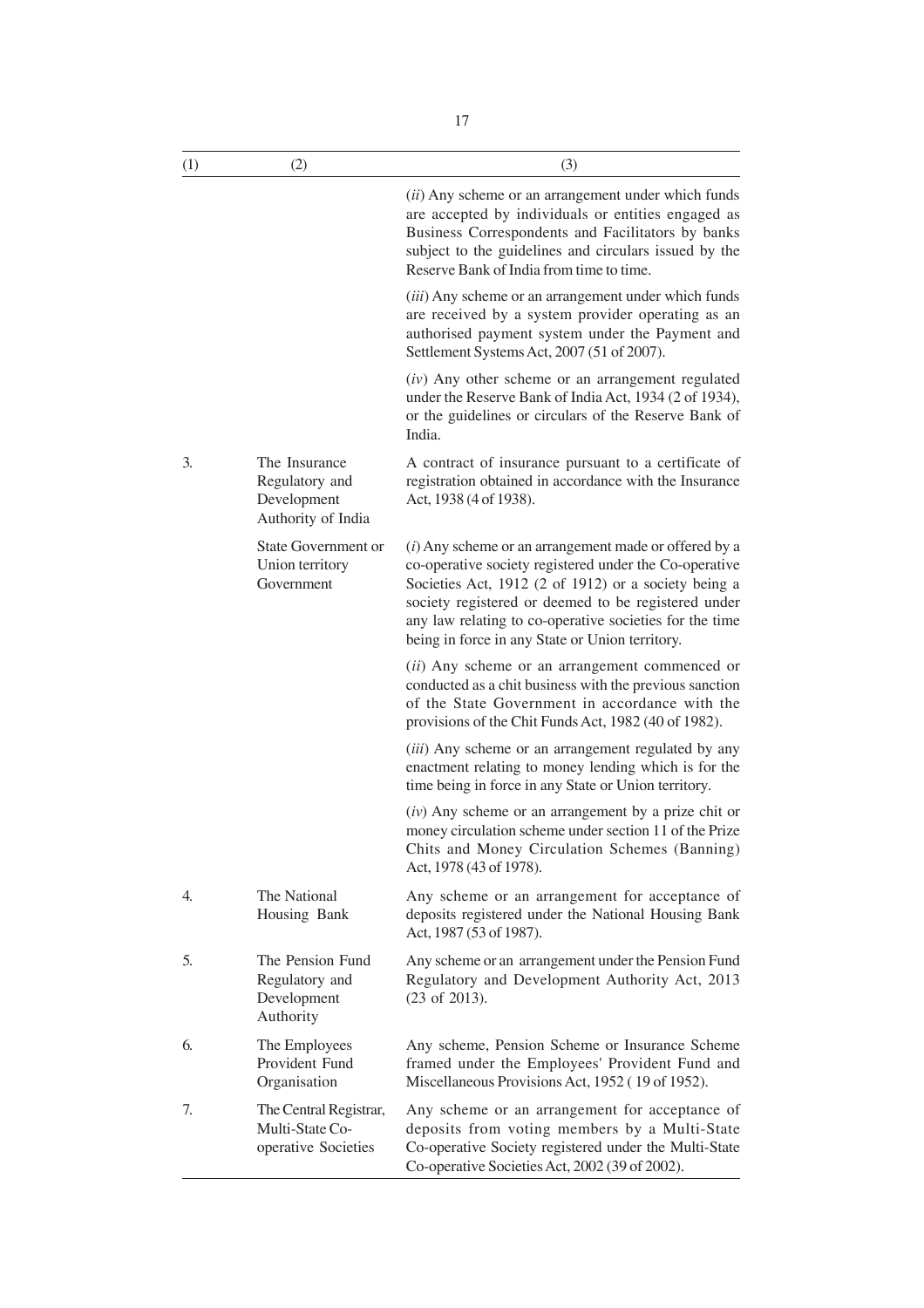|    | 2)                                                           | (3)                                                                                                                                                                                                           |
|----|--------------------------------------------------------------|---------------------------------------------------------------------------------------------------------------------------------------------------------------------------------------------------------------|
| 8. | The Ministry of<br>Corporate Affairs,<br>Government of India | $(i)$ Deposits accepted or permitted under the provisions<br>of Chapter V of the Companies Act, 2013 (18 of 2013).                                                                                            |
|    |                                                              | ( <i>ii</i> ) Any scheme or an arrangement under which deposits<br>are accepted by a company declared as a Nidhi or a<br>Mutual Benefit Society under section 406 of the<br>Companies Act, 2013 (18 of 2013). |

(*2*) The following shall also be treated as Regulated Deposit Schemes under this Act, namely:—

(*a*) deposits accepted under any scheme or an arrangement registered with any regulatory body in India constituted or established under a statute; and

(*b*) any other scheme as may be notified by the Central Government under this Act.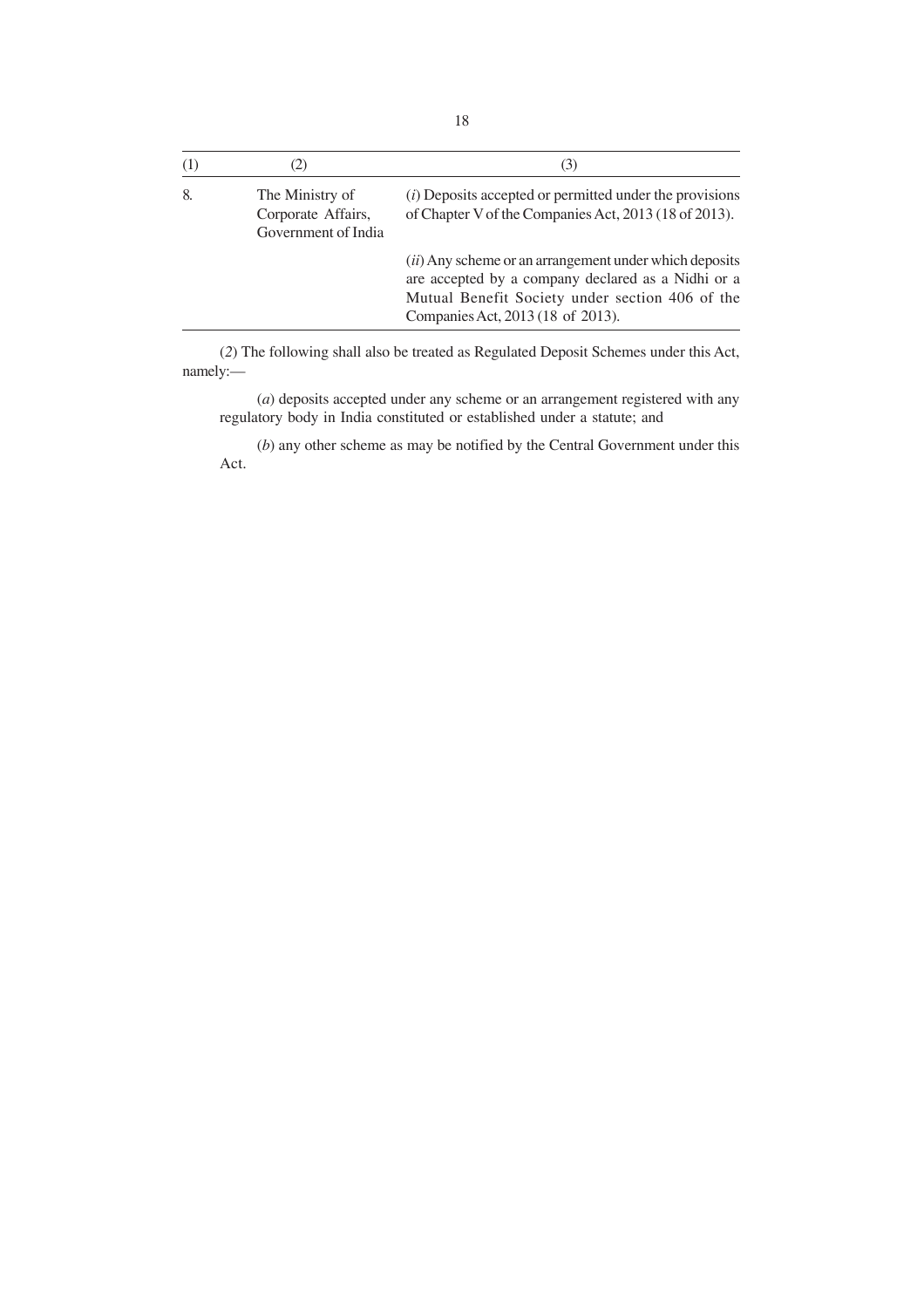#### THE SECOND SCHEDULE

#### (*See* section 42)

#### AMENDMENTS TO CERTAIN ENACTMENTS

## PART I

#### AMENDMENT TO THE RESERVE BANK OF INDIA

## ACT, 1934

In the Reserve Bank of India Act, 1934, in section 45-I, in clause (*bb*), after Amendment of *Explanation* II*,* the following *Explanation* shall be inserted, namely:—

section 45-I of Act 2 of 1934.

"*Explanation* III.—The amounts accepted by a co-operative society from the members or shareholders, by whatever name called, but excluding the amounts received as share capital, shall be deemed to be deposits for the purposes of this clause, if such members or shareholders are nominal or associate members, by whatever name called, who do not have full voting rights in the meetings of such co-operative society.".

### PART II

AMENDMENTS TO THE SECURITIES AND EXCHANGE BOARD OF INDIA ACT, 1992

In the Securities and Exchange Board of India Act, 1992,—

Amendment of section 11 of Act 15 of 1992.

Amendment of section 67 of Act 39 of 2002.

(*i*) in section 11, in sub-section (*4*), for clause (*e*), the following clause shall be substituted, namely:—

"(*e*) attach, for a period not exceeding ninety days, bank accounts or other property of any intermediary or any person associated with the securities market in any manner involved in violation of any of the provisions of this Act, or the rules or the regulations made thereunder:

Provided that the Board shall, within ninety days of the said attachment, obtain confirmation of the said attachment from the Special Court, established under section 26A, having jurisdiction and on such confirmation, such attachment shall continue during the pendency of the aforesaid proceedings and on conclusion of the said proceedings, the provisions of section 28A shall apply:

Provided further that only property, bank account or accounts or any transaction entered therein, so far as it relates to the proceeds actually involved in violation of any of the provisions of this Act, or the rules or the regulations made thereunder shall be allowed to be attached.";

(*ii*) in section 28A, after *Explanation* 3, the following *Explanation* shall be inserted, namely:—

"*Explanation* 4.—The interest referred to in section 220 of the Income-tax Act, 1961 shall commence from the date the amount became payable by the person.".

#### PART III

AMENDMENT TO THE MULTI-STATE CO-OPERATIVE SOCIETIES ACT, 2002

In the Multi-State Co-operative Societies Act, 2002, in section 67, in sub-section (*1*),—

(*a*) after the words "receive deposits", the words "from its voting members" shall be inserted;

43 of 1961.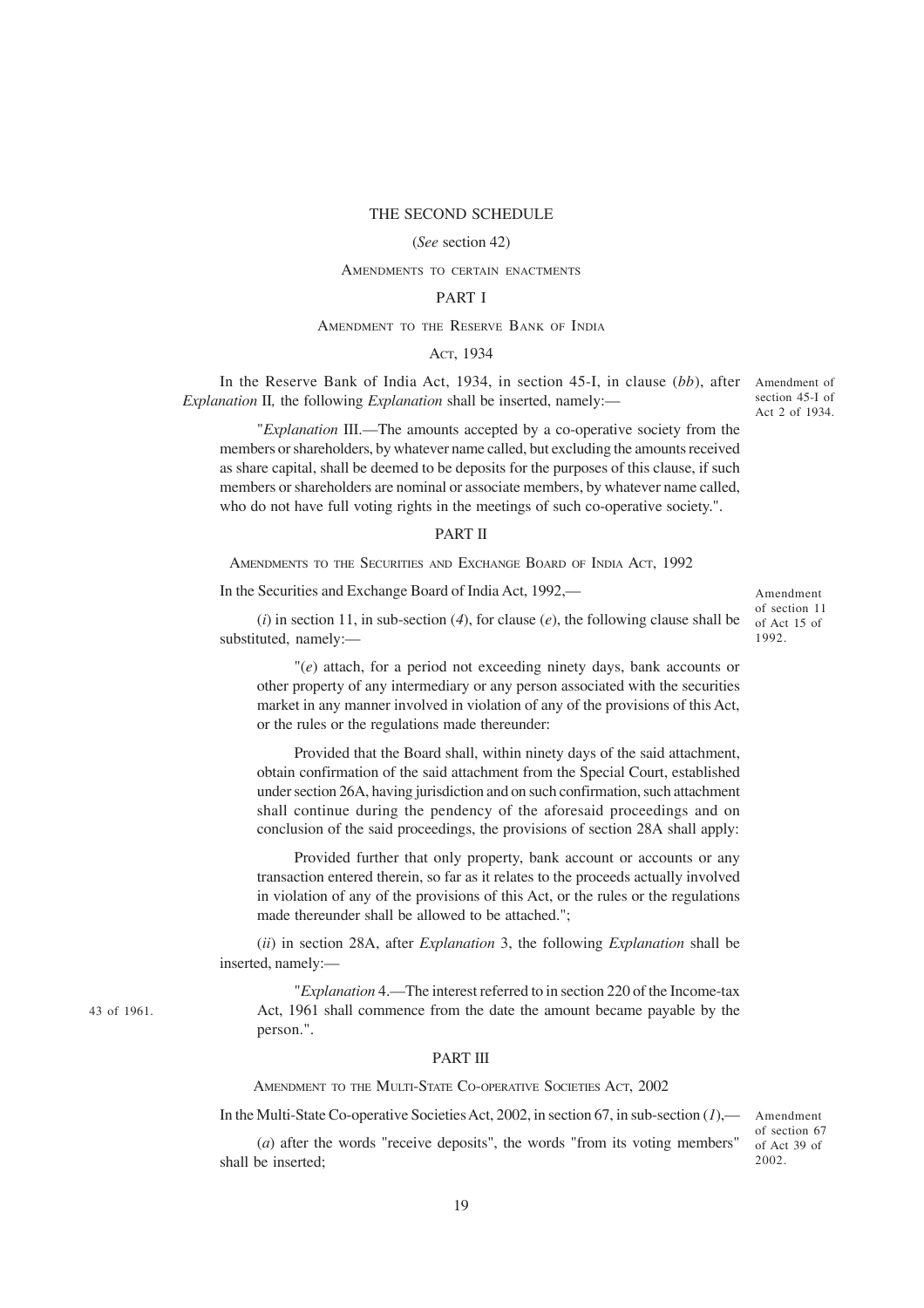(*b*) the following *Explanation* shall be inserted, namely:—

"*Explanation.—*For the removal of doubts, it is hereby clarified that a multi-State co-operative society shall not be entitled to receive deposits from persons other than voting members.".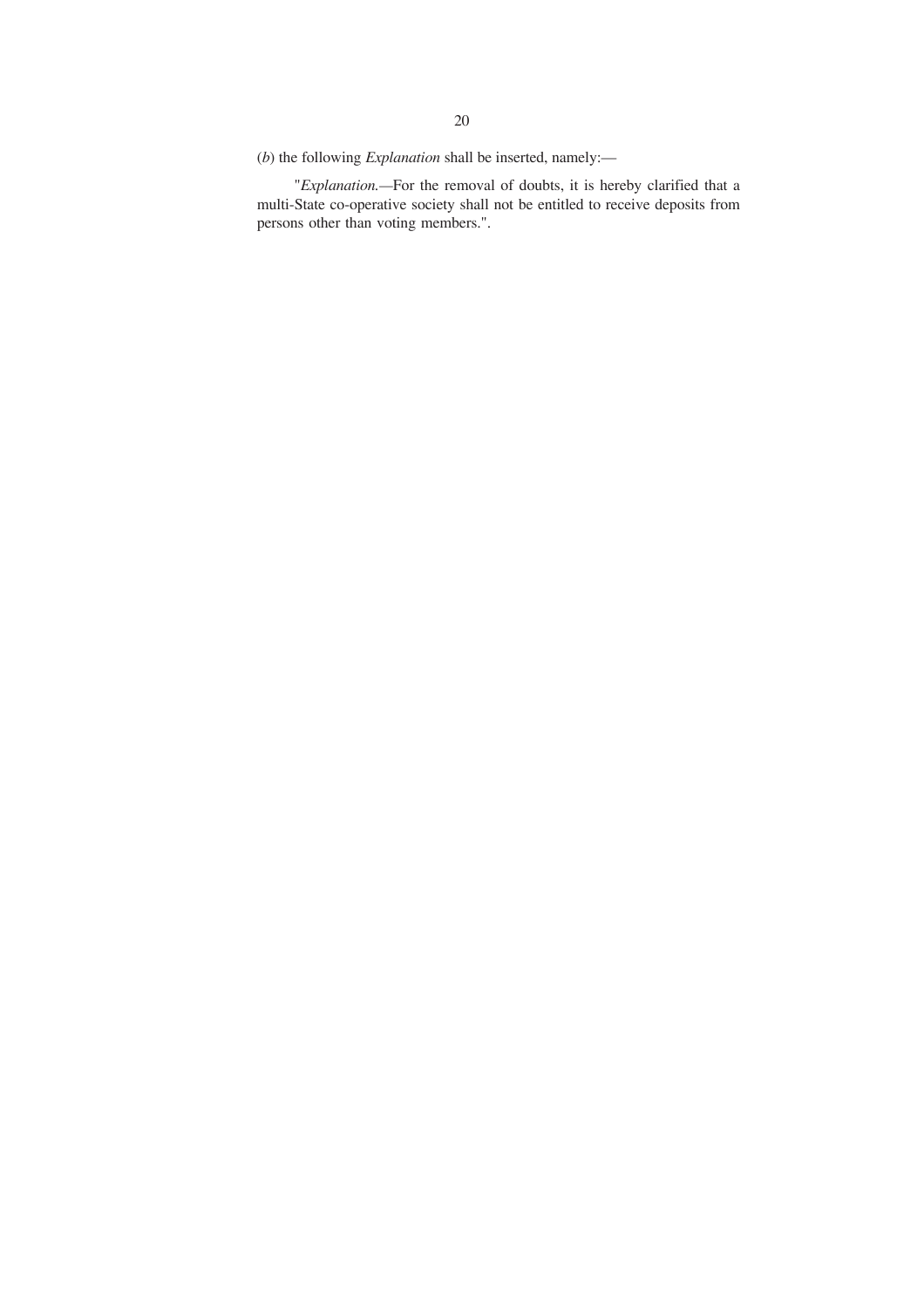### STATEMENT OF OBJECTS AND REASONS

Non-banking entities are allowed to raise deposits from the public under the provisions of various statutes enacted by the Central Government and the State Governments. However, the regulatory framework for deposit taking activity in the country is not seamless. The regulators operate in well defined areas within the financial sector by regulating particular kinds of entities or activities. For instance, Non-Banking Financial Companies are under the regulatory and supervisory jurisdiction of the Reserve Bank of India. Similarly Chit Funds, Money Circulation including multi-level marketing schemes and schemes offered by co-operative societies are under the domain of the respective State Governments. In the same manner, the Collective Investment Schemes come under the purview of the Securities and Exchange Board of India. Despite such diverse regulatory framework, schemes and arrangements leading to unauthorised collection of money and deposits fraudulently, by inducing public to invest in uncertain schemes promising high returns or other benefits, are still operating in the society.

2. The Central legislations such as the Prize Chits and Money Circulation Schemes (Banning) Act, 1978 and the Chit Funds Act, 1982 and the legislations enacted by the State Governments have not been able to completely address the issue of unregulated deposit schemes run by unscrupulous elements. This regulatory gap was highlighted in the twenty-first Report of the Parliamentary Related Standing Committee on Finance (Sixteenth Lok Sabha) titled as "Efficacy of Regulation of Collective Investment Schemes, Chit Funds, etc.". The said Committee in its Report has recommended the requirement of "appropriate legislative provisions, coupled with effective administrative and enforcement measures in order to protect the hard-earned savings and investments made by millions of people". Presently, there are considerable variations among State laws in protecting the interests of depositors, and many unregulated deposit taking schemes operate across State boundaries.

3. In view of the above, it becomes necessary to have a Central legislation to ensure a comprehensive ban on unregulated deposit taking activity and for its effective enforcement. The Banning of Unregulated Deposit Schemes Bill, 2018 was introduced in the Lok Sabha on 18th July, 2018. The said Bill was referred to the Standing Committee on Finance on 10th August, 2018 for examination and report thereon. The Bill alongwith the amendments as recommended by the said Standing Committee was considered and passed in the Sixteenth Lok Sabha on 13th February, 2019. However, the Bill could not be considered and passed in the Rajya Sabha. Since, it was extremely critical to tackle the menace of illicit deposit taking activities in the country, the Banning of Unregulated Deposit Schemes Ordinance, 2019 was promulgated by the President on 21st February, 2019. It is now required to replace the Banning of Unregulated Deposit Schemes Ordinance, 2019 with an Act of Parliament.

 4. The proposed Bill, namely, the Banning of Unregulated Deposit Schemes Bill, 2019, aims to prevent such unregulated deposit schemes or arrangements at their inception and at the same time makes soliciting, inviting or accepting deposits pursuant to an unregulated deposit scheme as a punishable offence. The Bill seeks to put in place a mechanism by which the depositors can be repaid without delay by attaching the assets of the defaulting establishments. The Bill also provides that its provisions will not apply to deposits taken in the ordinary course of business in order to ensure that various entities are able to take deposits in their ordinary course of business without any difficulty. The Bill ensures that no hardship is caused to genuine businesses, or to individuals borrowing money from their relatives or friends for personal reasons or to tide over a crisis.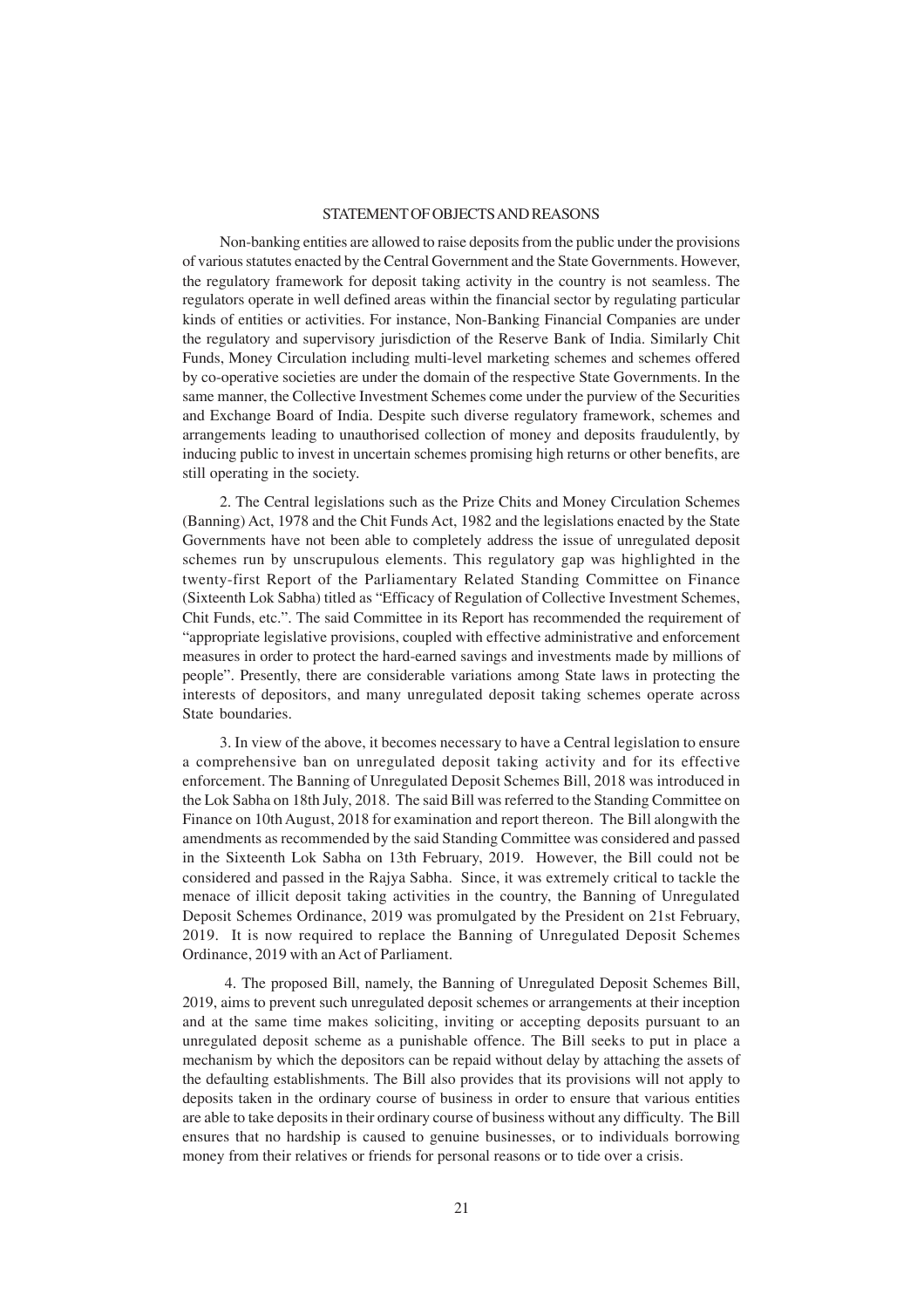5. The Banning of Unregulated Deposit Schemes Bill, 2019, which seeks to replace the Banning of Unregulated Deposit Schemes Ordinance, 2019, *inter alia*, provides for the following, namely:––

(*i*) to make a provision for banning of unregulated deposit schemes;

(*ii*) to impose an obligation on the deposit taker, pursuant to a regulated deposit scheme, not to commit any fraudulent default in the repayment or return of the deposit;

(*iii*) to provide for deterrent punishment for promoting or operating an unregulated deposit taking scheme;

(*iv*) to provide for punishment for fraudulent default in repayment to depositors;

(*v*) designation of a Competent Authority by the State Government to ensure repayment of deposits in the event of default by a deposit taking establishment;

(*vi*) to constitute the Designated Courts for such area or areas or such case or cases as per the provisions of the proposed Bill;

(*vii*) to empower the Central Government to designate an authority which shall create, maintain and operate an online database for information on deposit takers operating in India; and

(*viii*) to confer powers and functions upon the Competent Authority including the power to attach assets of a defaulting establishment.

6. As the Parliament was not in session and an immediate legislation was required to be made, the President promulgated the Banning of Unregulated Deposit Schemes Ordinance, 2019 (Ord. 7 of 2019) on the 21st day of February, 2019.

7. The Notes on clauses explain in detail the provisions contained in the Bill.

8. The Bill seeks to replace the aforesaid Ordinance.

The 12th July, 2019.

### NEW DELHI; NIRMALA SITHARAMAN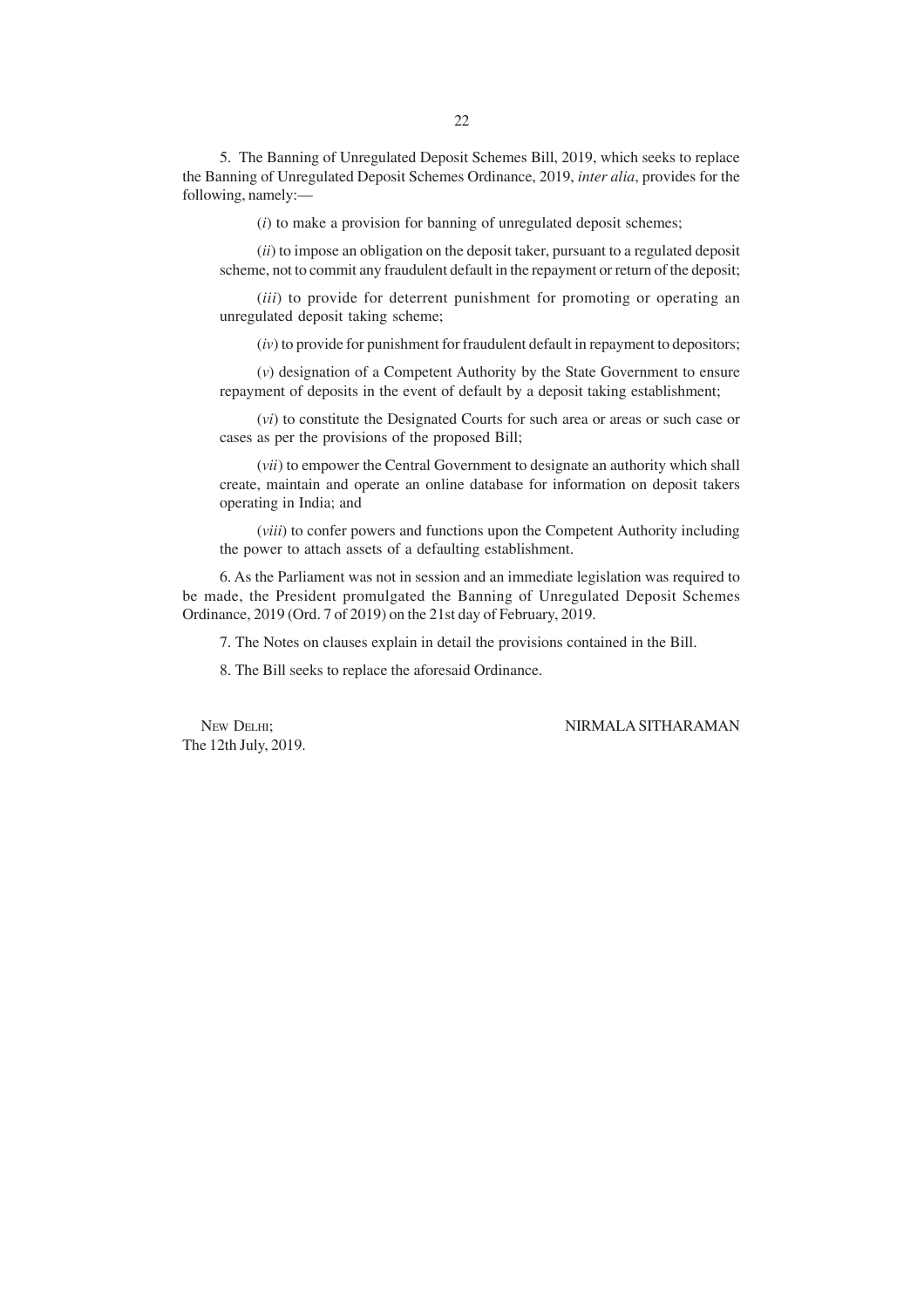#### *Notes on clauses*

*Clause* 1.—This clause relates to Short title, extent and commencement of the proposed legislation.

*Clause* 2.—This clause contains the Definition of various expressions used in the proposed legislation.

*Clause* 3.—This clause relates to Banning of Unregulated Deposit Schemes.

This clause provides that on and from the date of commencement of this Act, the Unregulated Deposit Schemes shall be banned and no deposit taker shall, directly or indirectly, promote, operate, issue any advertisement soliciting participation or enrolment in or accept deposits in pursuance of an Unregulated Deposit Scheme.

*Clause* 4.—This clause relates to fraudulent default in regulated deposit schemes.

 This clause provides that no deposit taker, while accepting deposits pursuant to a Regulated Deposit Scheme, shall commit any fraudulent default in the repayment or return of deposit on maturity or in rendering any specified service promised against such deposit.

*Clause* 5.—This clause provides for the wrongful inducement in relation to unregulated deposit schemes.

This clause provides that no person shall knowingly make any statement, promise or forecast which is false, deceptive or misleading in material facts or deliberately conceal any material facts, to induce another person to invest in, or become a member or participant of any Unregulated Deposit Scheme.

*Clause* 6.—This clause relates to certain schemes to be Unregulated Deposit Schemes.

This clause provides that a prize chit or a money circulation scheme banned under the provisions of the Prize Chits and Money Circulation Scheme (Banning) Act, 1978 shall be deemed to be an Unregulated Deposit Scheme under this Act.

*Clause* 7.—This clause relates to the Competent Authority.

Sub-clause (*1*) of this clause provides that the appropriate Government shall, by notification, appoint one or more officers not below the rank of Secretary to that Government, as the Competent Authority for the purposes of this Act.

Sub-clause (*2*) of this clause provides that the appropriate Government may appoint other officers to assist the Competent Authority.

Sub-clause (3) of this clause provides that the Competent Authority has been empowered to provisionally attach the money or property of any deposit taker.

Sub-clauses (*4*), (*5*), (*6*), (*7*) and (*8*) of this clause provides for provisions to confer such powers on the Competent Authority and its officers as may be necessary to carry out the provisions of this Bill.

*Clause* 8.—This clause relates to the Designated Court.

Sub-clause (*1*) of this clause enables the appropriate Government, with concurrence of the Chief Justice of the respective High Court, to constitute one or more Designated Courts for trying offences under this Bill. The Designated Court must be presided by a Judge not below the rank of District and Sessions Judge or Additional District Sessions Judge.

Sub-clause (*2*) of this clause provides that no Court other than the Designated Court shall have jurisdiction in respect of any matter to which the provisions of this Act apply.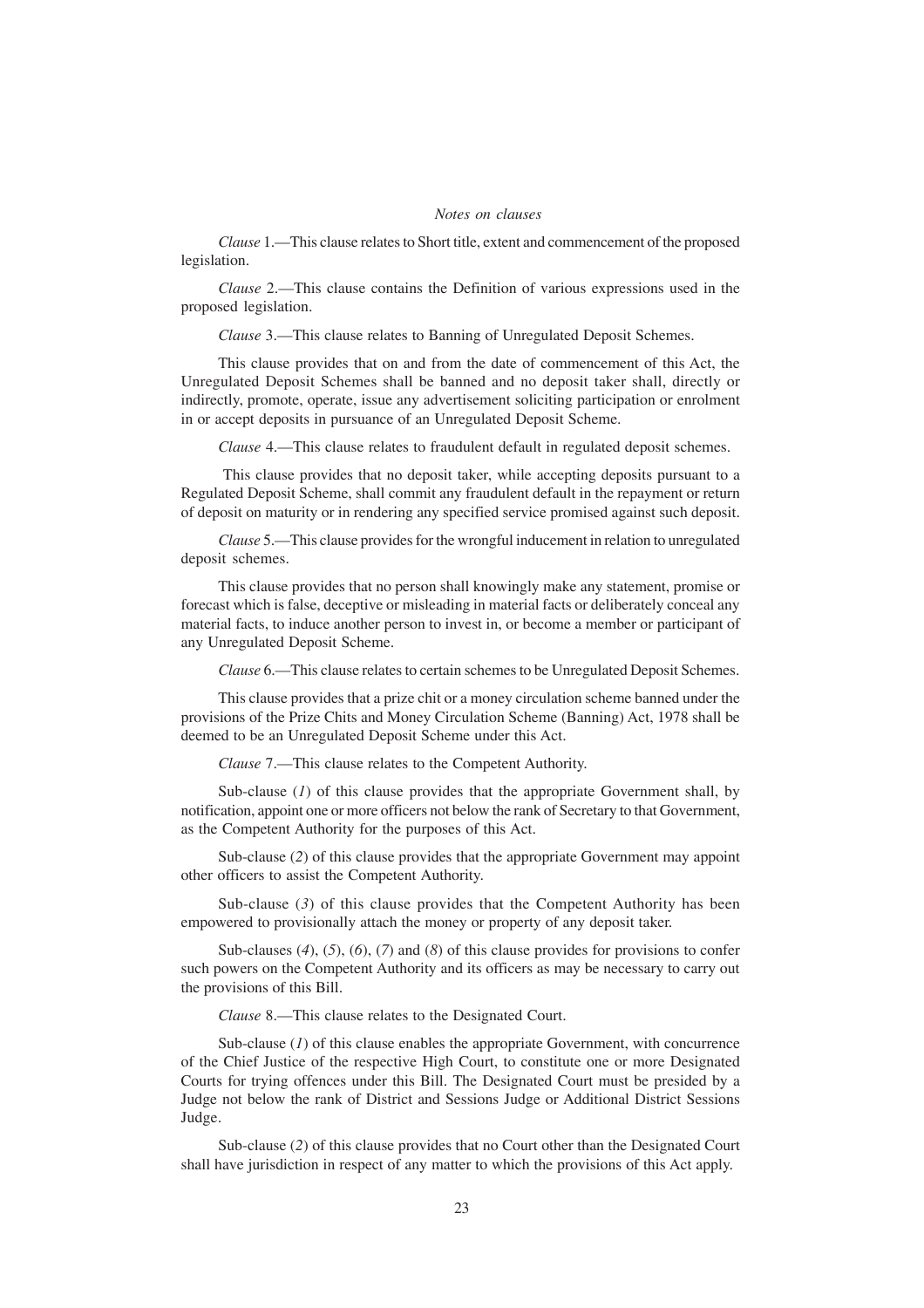Sub-clause (3) of this clause provides that when trying an offence under this Act, the Designated Court may also try an offence, other than an offence under this Act, with which the accused may, under the Code of Criminal Procedure, 1973, be charged at the same trial.

*Clause* 9.—This clause relates to central database.

Sub-clause (*l*) of this clause provides that the Central Government may designate an authority which shall create, maintain and operate an online database for information on deposit takers operating in India.

Sub-clause (*2*) of this clause provides that the authority designated under sub-section (*1*) may require any Regulator or the Competent Authority to share such information on deposit takers, as may be prescribed.

*Clause* 10.—This clause relates to intimation of business by deposit taker.

Sub-clause (*1*) of this clause provides that every deposit taker which commences or carries on its business as such on or after the commencement of this Act shall intimate the authority referred to in sub-clause (*1*) of clause 9 about its business in such form and manner and within such time, as may be prescribed.

Sub-clause (*2*) of this clause provides that the Competent Authority may, if it has reason to believe that the deposits are being solicited or accepted pursuant to an Unregulated Deposit Scheme, direct any deposit taker to furnish such statements, information or particulars, as it considers necessary, relating to or connected with the deposits received by such deposit taker.

*Clause* 11.—This clause relates to the information to be shared.

Sub-clause (*1*) of this clause provides that the Competent Authority shall share all information received under clause 29 with the Central Bureau of Investigation and with the authority which may be designated by the Central Government under clause 9.

Sub-clause (*2*) of this clause provides that the appropriate Government, any Regulator, income-tax authorities or any other investigation agency, having any information or documents in respect of the offence investigated under this Act by the police or the Central Bureau of Investigation, shall share all such information or documents with the police or the Central Bureau of Investigation.

Sub-clause (3) of this clause provides that where the principal officer of any banking company, a corresponding new bank, the State Bank of India, a subsidiary bank, a regional rural bank, a co-operative bank or a multi-State co-operative bank has reason to believe that any client is a deposit taker and is acting in contravention to the provisions of this Act, he shall forthwith inform the same to the Competent Authority.

*Clause* 12.—This clause relates to the priority of depositors' claim.

This clause provides that save as otherwise provided in the Securitisation and Reconstruction of Financial Assets and Enforcement of Security Interest Act, 2002 or the Insolvency and Bankruptcy Code, 2016, any amount due to depositors from a deposit taker shall be paid in priority over all other debts and all revenues, taxes, cesses and other rates payable to the appropriate Government or the local authority.

*Clause* 13.—This clause relates to precedence of attachment.

Sub-clause (*1*) of this clause provides that save as otherwise provided in the Securitization and Reconstruction of Financial Assets and Enforcement of Security Interest Act, 2002 or the Insolvency and Bankruptcy Code, 2016, an order of provisional attachment passed by the Competent Authority, shall have precedence and priority, to the extent of the claims of the depositors, over any other attachment by any authority competent to attach property for repayment of any debts, revenues, taxes, cesses and other rates payable to the appropriate Government or the local authority.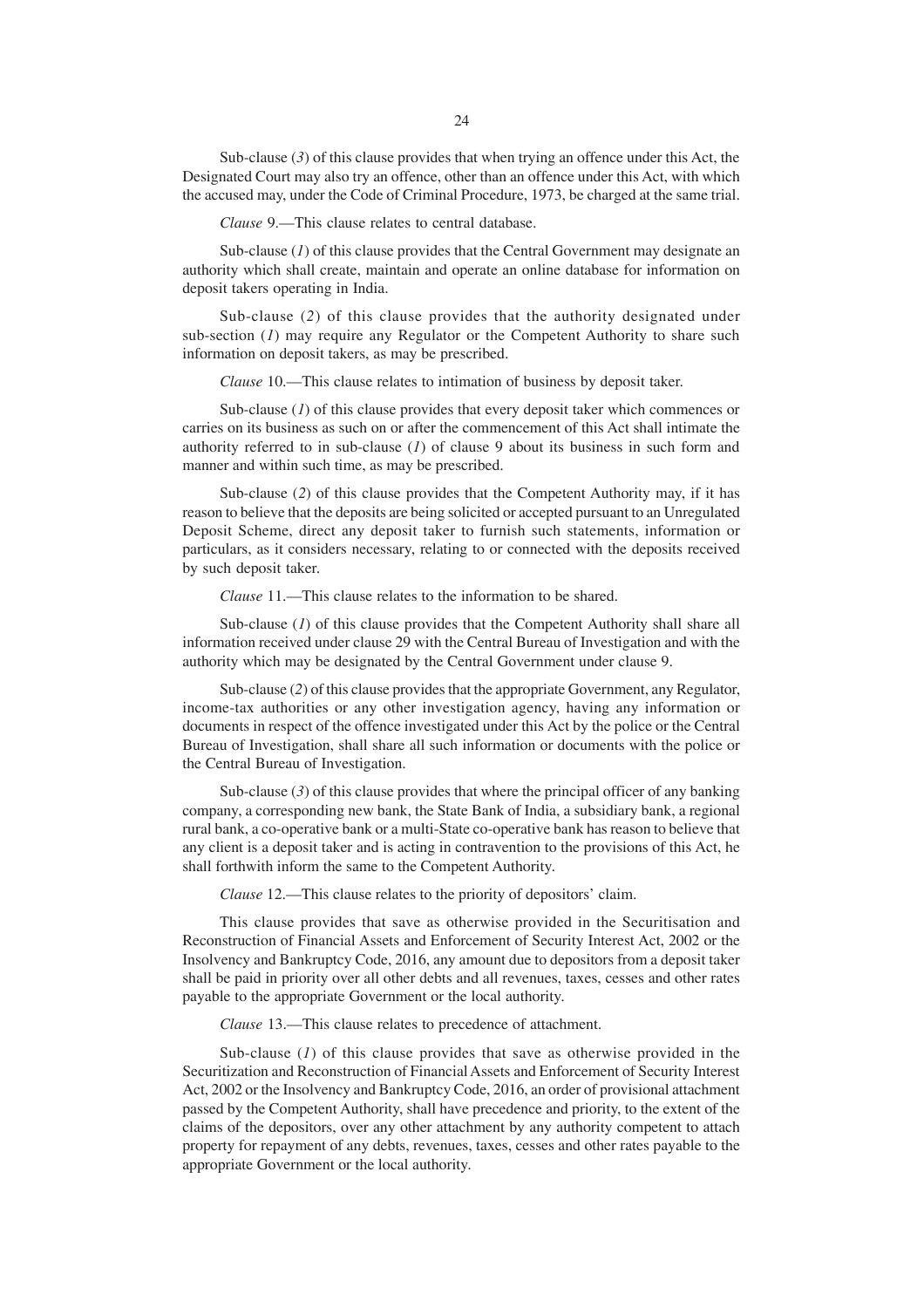Sub-clause (*2*) of this clause provides that where an order of provisional attachment has been passed by the Competent Authority and such attachment shall continue until an order is passed under sub-clause (*3*) or sub-clause (*5*) of clause 15 by the Designated Court and all the attached money or property of the deposit taker and the persons mentioned therein shall vest in the Competent Authority and shall remain so vested till further order of the Designated Court.

Sub-clause (3) of this clause provides that the Competent Authority shall open an account in a scheduled bank for the purpose of crediting and dealing with the money realised under this Act, which shall not be utilised except under the instructions of the Designated Court.

Sub-clause (*4*) of this clause provides that the Competent Authority shall not dispose of or alienate the property or money attached except in accordance with the order of the Designated Court under sub-clause (*3*) or sub-clause (*5*) of clause 15.

Sub-clause (*5*) of this clause provides that notwithstanding anything contained in sub-section (*4*), the Competent Authority may, if it thinks it expedient, order the immediate sale of perishable items or assets, and the proceeds of the sale shall be utilised in the same manner as provided for other property.

*Clause* 14.—This clause relates to application for confirmation of attachment and sale of property.

Sub-clause (*1*) of this clause provides that the Competent Authority shall, within a period of thirty days, which may extend up to sixty days, for reasons to be recorded in writing, from the date of the order of provisional attachment, file an application with such particulars as may be prescribed, before the Designated Court for making the provisional attachment absolute, and for permission to sell the property so attached by public auction or, if necessary, by private sale.

Sub-clause (*2*) of this clause provides that in case where the money or property has been attached on the permission granted by a Designated Court in another State or Union territory, the application for confirmation of such attachment shall be filed in that Court.

*Clause* 15.—This clause relates to confirmation of attachment by Designated Court.

Sub-clause (*1*) of this clause provides that the Designated Court to issue notice to the deposit taker or any other person whose property is attached under clause 14 to show cause within 30 days as to why the attachment should not be made absolute.

Sub-clause (*2*) of this clause provides that this clause requires the Designated Court to issue notice to all other persons, in addition to the persons referred to in sub-clause (*1*), represented to it as having or likely to have a claim or interest in the title of the property.

Sub-clause (3) of this clause provides that the Designated Court after following the procedure prescribed can confirm, vary or cancel the attachment. Further, on confirming the attachment, the Designated Court can direct the Competent Authority to sell the property attached.

Sub-clause (*4*) of this clause provides that this provision prohibits the Designated Court from releasing from attachment any property unless it is satisfied that the deposit taker or any other person referred to in sub-clause (*1*) has interest in such property and there will remain under attachment an amount or property sufficient for repayment.

Sub-clause (*5*) of this clause provides that this clause requires the Designated Court to pass any order necessary for equitable distribution among the Depositors of the money attached or realised out of the sale.

Sub-clause (6) of this clause provides that this clause sets a timeline of 180 days, from the date of receipt of application under sub-clause (*1*), for completion of proceedings.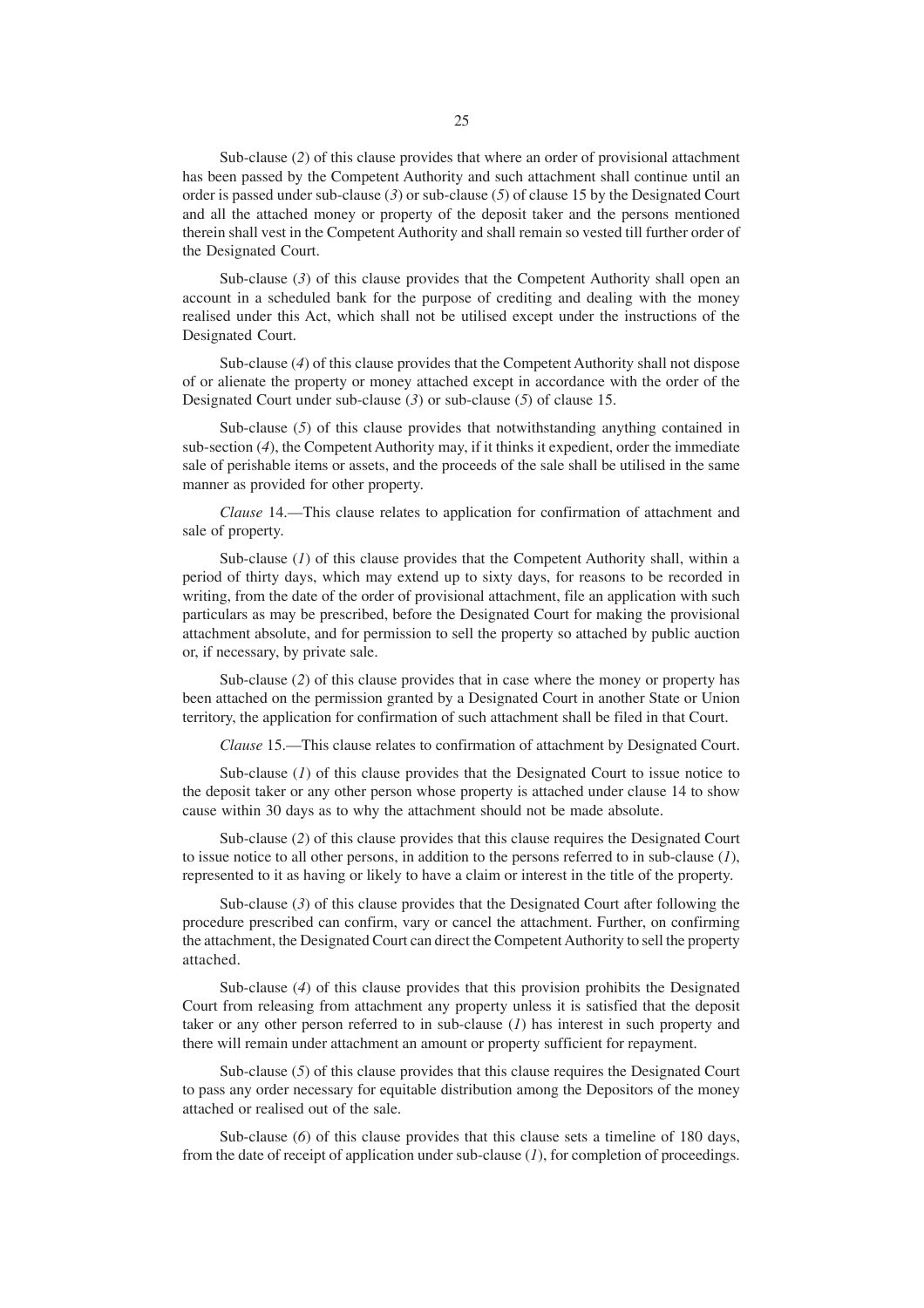*Clause* 16.—This clause relates to Attachment of property of *mala fide* transferees.

Sub-clause (*1*) of this clause provides that where the Designated Court is satisfied that there is a reasonable cause for believing that the deposit taker has transferred any property otherwise than in good faith and not for commensurate consideration, it may, by notice, require any transferee of such property, whether or not he received the property directly from the said deposit taker, to appear on a date to be specified in the notice and show cause why so much of the transferee's property as is equivalent to the proper value of the property transferred should not be attached.

Sub-clause (*2*) of this clause provides that where the said transferee does not appear and show cause on the specified date or where the Designated Court is satisfied that the transfer of the property to the said transferee was not a *bona fide* transfer and not for commensurate consideration, it shall order the attachment of so much of the said transferee's property as in its opinion is equivalent to the proper value of the property transferred.

*Clause* 17.—This clause relates to the payment in lieu of attachment.

Sub-clause (*I*) of this clause provides that any deposit taker or a person referred to in sub-section (*1*) of section 15, or transferee referred to in section 16 whose property is about to be attached or has been provisionally attached under this Act, may, at any time before the confirmation of attachment, apply to the Designated Court for permission to deposit the fair value of the property in lieu of attachment.

Sub-clause (*2*) of this clause provides that while allowing the deposit taker or person or transferee referred to in sub-clause (*1*) to make the deposit under the said sub-clause, the Designated Court may order such deposit taker or person or transferee to pay any sum towards costs as may be applicable.

*Clause* 18.—This clause relates to the powers of Designated Court.

Sub-clause (*I*) of this clause lays down all the steps that the Designated Court is empowered to take to ensure that the interest of Depositors is adequately protected.

Sub-clause (*2*) of this clause empowers the Designated Court to make orders for the provision of essential sums from the attached property to the deposit taker and to safeguard as far as practicable any business affected by such attachment.

*Clause* 19.—This clause relates to the appeal to High Court.

This clause provides the time period within which an appeal may be filed against an order of the Designated Court. Any person, including the Competent Authority may appeal to the High Court against an order of the Designated Court, within 60 days of such order.

*Clause* 20.—This clause relates to the Power of Supreme Court to transfer cases.

Sub-clause (*1*) of this clause empowers the Supreme Court to direct that a particular case be transferred from one Designated Court to another in the event of default in any deposit scheme or deposit schemes of the nature referred to in clause 30.

Sub-clause (*2*) of this clause provides that the Supreme Court is empowered to act under sub-clause (*1*) only on the basis of an application filed by the Competent Authority or an interested party.

Sub-clause (3) of this clause provides that where an application for the exercise of the powers conferred by this section is dismissed, the Supreme Court may, if it is of opinion that the application was frivolous or vexatious, order the applicant to pay by way of compensation to any person who has opposed the application such sum not exceeding fifty thousand rupees as it may consider appropriate in the circumstances of the case.

*Clause* 21.—This clause relates to the punishment for contravention of clause 3.

Sub-clause (*1*) of this clause provides that for soliciting Deposits in contravention of clause 3, a deposit taker is punishable with imprisonment for a minimum term of one year which may extend to five years, and with fine which shall not be less than two lakh rupees and may extend to ten lakh rupees.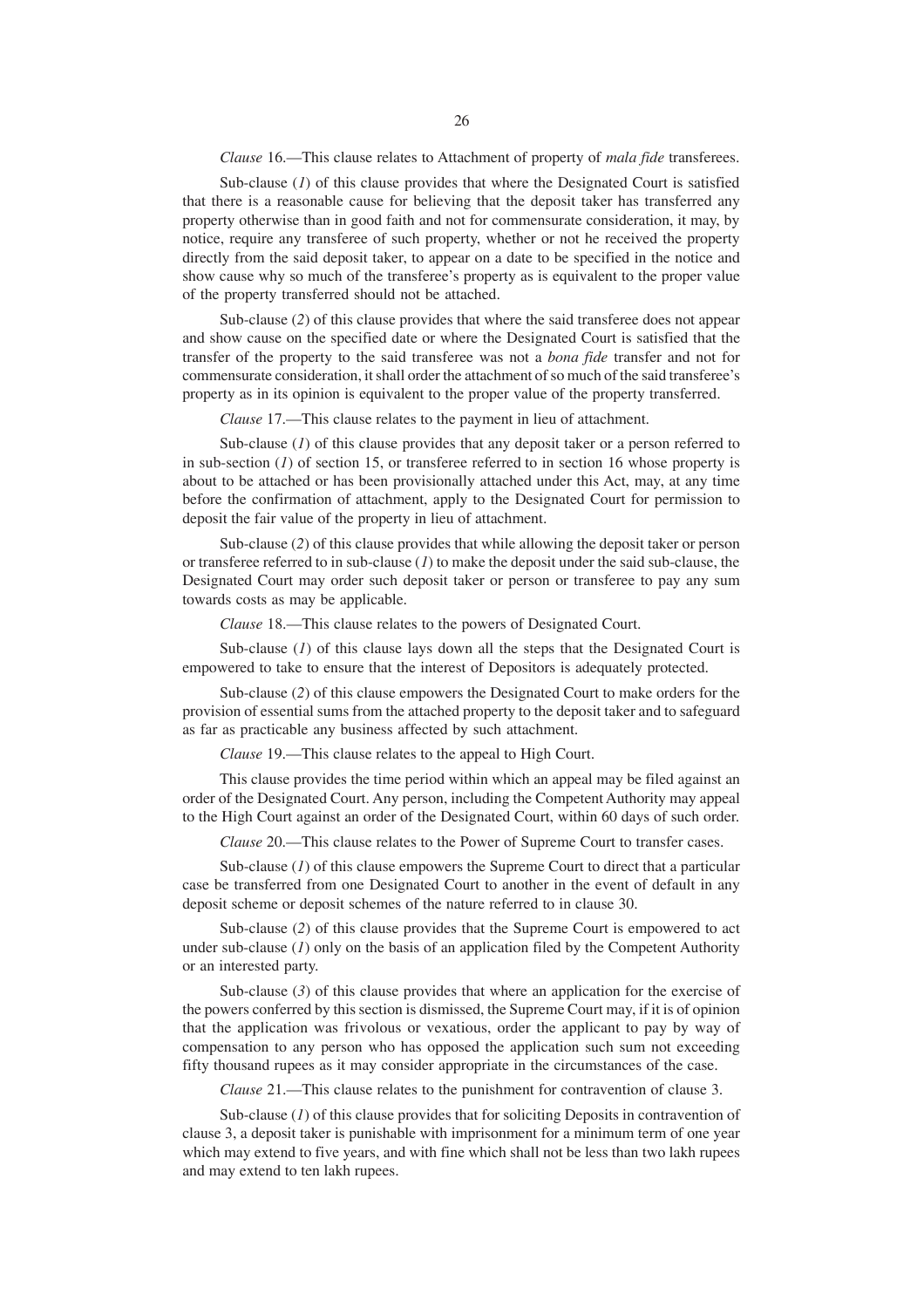Sub-clause (*2*) of this clause provides that for accepting deposits in contravention of clause 3, a deposit taker is punishable with imprisonment for a minimum term of two years which may extend to seven years, and with fine which shall not be less than three lakh rupees and may extend to ten lakh rupees.

Sub-clause (3) of this clause provides that for accepting deposits in contravention of clause 3 and committing fraudulent default in repayment, a deposit taker is punishable with imprisonment for a minimum term of three years which may extend to ten years and a fine which shall not be less than five lakh rupees which may extend to twice the amount of aggregate funds collected from the subscribers, members or participants in such schemes or arrangements.

*Clause* 22.—This clause relates to the punishment for contravention of clause 4.

The punishment prescribed for contravention of clause 4 is imprisonment which may extend to seven years or a fine which shall not be less than five lakh rupees but which may extend to twenty-five crore rupees or three times the amount of profits made out of such fraudulent default, whichever is higher, or with both.

*Clause* 23.—This clause relates to the punishment for contravention of clause 5.

The punishment prescribed for contravention of clause 10 is imprisonment for a minimum term of one year which may extend to five years and with fine which may extend to ten lakh rupees.

*Clause* 24.—This clause relates to the punishment for repeat offenders.

This clause provides for a higher and more stringent punishment for repeat offenders who commit an offence after having previously been convicted for an offence under this legislation, except for an offence under clause 26. A repeat offender, under this clause, shall be punishable with imprisonment for a minimum term of five years which may extend to ten years and a fine which shall not be less than ten lakh rupees and which may extend to fifty crore rupees.

*Clause* 25.—This clause relates to offences by deposit takers other than individuals.

Sub-clause (*1*) of this clause provides for imposition of liability in case an offence under the Act has been committed by an entity other than an individual. This sub-clause imposes liability on every person who is "in charge of, and was responsible to, the deposit taker for the conduct of the business of the company".

Sub-clause (*2*) of this clause provides that nothing contained in sub-clause (*1*) shall render any such person liable to any punishment provided in this Act, if he proves that the offence was committed without his knowledge or that he exercised all due diligence to prevent the commission of such offence.

Sub-clause (3) of this clause provides for holding liable any director, manager, secretary, promoter, partner, employee or other officer of the deposit taker when it is proved that an offence has been committed with the consent or connivance of, or is attributable to any neglect on the part of such person.

*Clause* 26.—This clause relates to punishment for contravention of clause 10.

This clause provides that whoever fails to give the intimation required under sub-clause (*1*) of clause 10 or fails to furnish any such statements, information or particulars as required under sub-clause (*2*) of that clause, shall be punishable with fine which may extend to five lakh rupees.

*Clause* 27.—This clause relates to cognizance of offences.

This clause provides that notwithstanding anything contained in clause 4, no Designated Court shall take cognizance of an offence punishable under that section except upon a complaint made by the Regulator, provided that the provisions of clause 4 and this section shall not apply in relation to a deposit taker which is a company.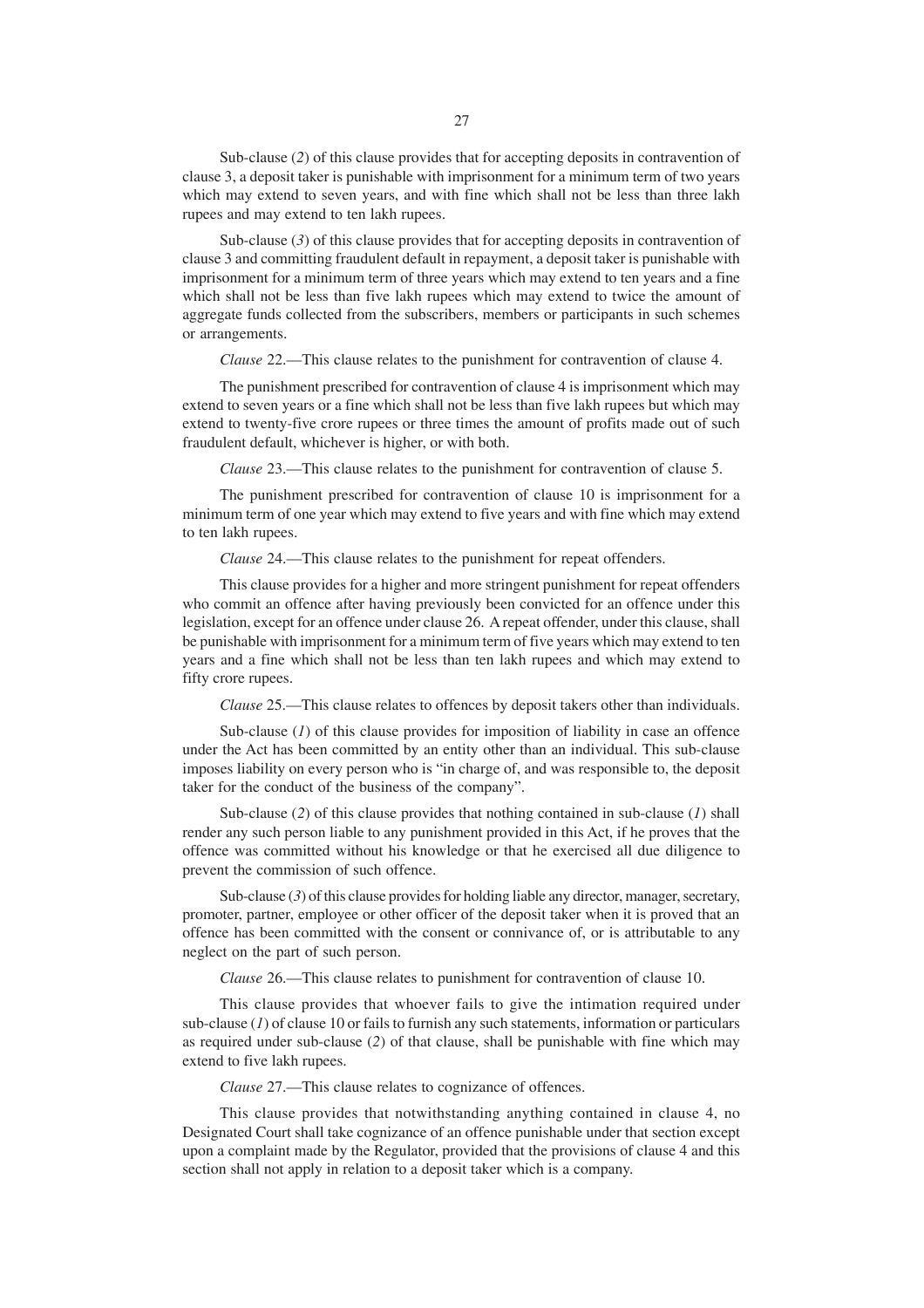*Clause* 28.—This clause relates to offences to be cognizable and non-bailable.

This clause provides that notwithstanding anything contained in the Code of Criminal Procedure, 1973 every offence punishable under this Act, except the offence under clause 22 and clause 26, shall be cognizable and non-bailable.

*Clause* 29.—This clause relates to Competent Authority to be informed of offences.

This clause provides that the police officer shall, on recording information about the commission of an offence under this Act, inform the same to the Competent Authority.

*Clause* 30.—This clause relates to investigation of offences by Central Bureau of Investigation.

Sub-clause (*1*) of this clause provides that the Competent Authority has the power to refer a case for investigation by the Central Bureau of Investigation if the two conditions prescribed in sub-clauses (*a*) and (*b*) are met.

Sub-clause (*2*) of this clause provides that the reference under sub-clause (*1*) is deemed to be with the consent of the State Government under clause 6 of the Delhi Special Police Establishment Act, 1946.

Sub-clause (3) of this clause provides that on the receipt of the reference under sub-clause (*1*), the Central Government may transfer the investigation of the offence to the Central Bureau of Investigation under clause 5 of the Delhi Special Police Establishment Act, 1946.

*Clause* 31.—This clause relates to power to enter, search and seize without warrant.

Sub-clause (*1*) of this clause empowers a police officer, not below the rank of an officer-in-charge of a police station, and with the written authorisation of an officer not below the rank of Superintendent of Police, to enter and search any building, conveyance or place, in accordance with the procedure mentioned in the said sub-clause.

Sub-clause (*2*) of this clause provides for freezing such property, account, deposits or valuable securities maintained by any deposit taker about which a complaint has been made or credible information has been received or a reasonable suspicion exists of their having been connected with the promotion or conduct of any deposit taking scheme or arrangement in contravention of the provisions of this Act.

Sub-clause (3) of this clause provides for situations where an officer takes down any information or makes any order in writing under any of the preceding sub-clauses. The officer is mandated to send a copy of the information taken down or the order made to the Designated Court within seventy-two hours in a sealed envelope. The owner or occupier of the place shall be furnished a copy of such information or order, free of cost, upon an application made by them in this regard.

Sub-clause (*4*) of this clause clarifies that the provisions of the Code of Criminal Procedure, 1973 shall apply to any search, seizure or arrest made under this section.

*Clause* 32.—This clause relates to application of the Code of Criminal Procedure, 1973 to proceedings before Designated Court.

Sub-clause (*1*) of this clause provides that the Designated Court may take cognizance of offences under this Act even without the accused being committed for trial. The intended effect of this sub-clause is to ensure speedy and expeditious disposal of cases under the Act.

Sub-clause (*2*) of this clause clarifies that the provisions of the Code of Criminal Procedure, 1973 shall apply to all arrests, searches and seizures and to all the proceedings under this Bill, and that the Designated Court shall be deemed to be a Court of Session and a person conducting prosecution before such Court would be a Public Prosecutor.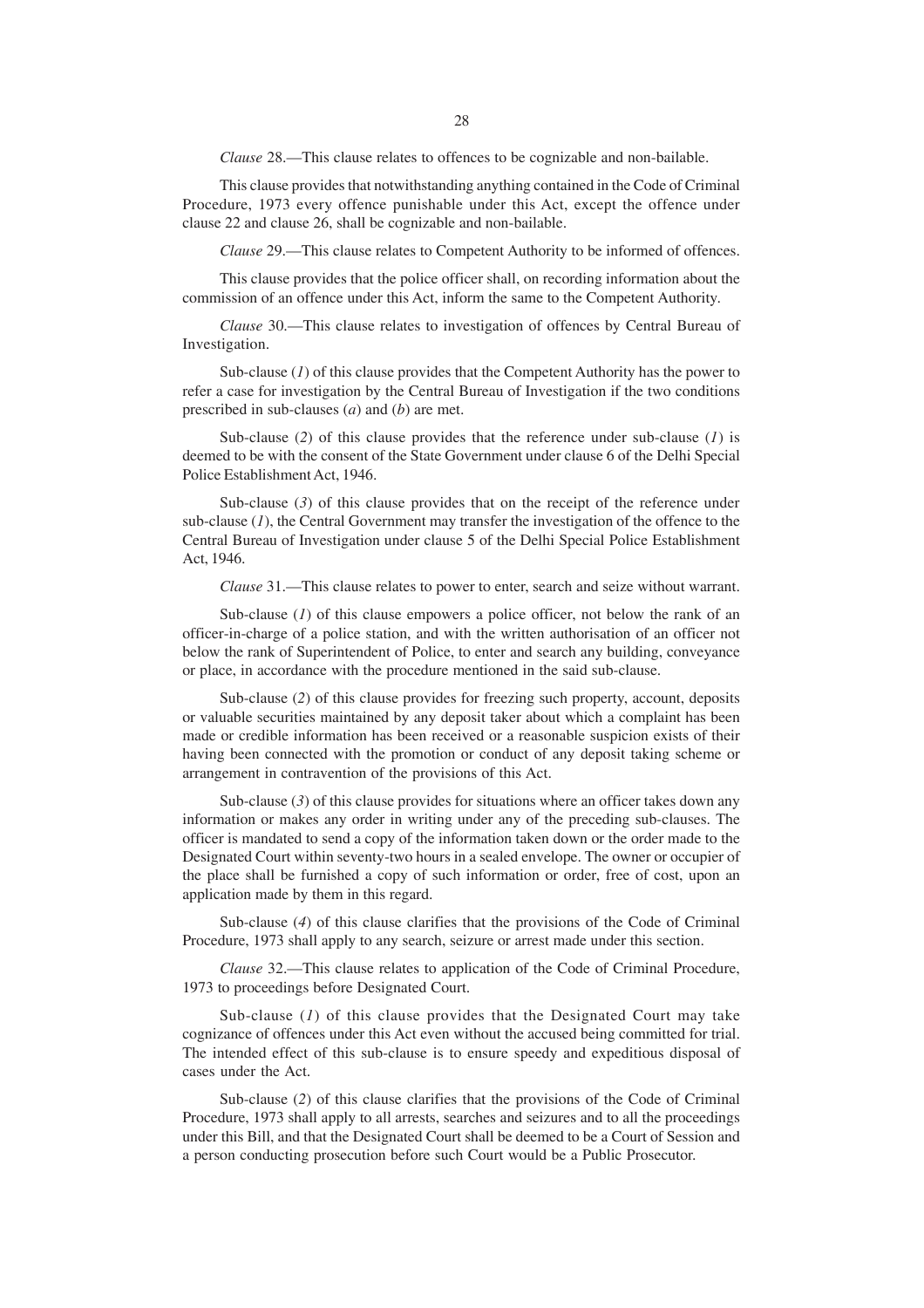*Clause* 33.—This clause relates to publication of advertisement of Unregulated Deposit Scheme.

This clause provides that any newspaper or publication containing material or advertisement relating to an Unregulated Deposit Scheme may be directed by the State Government to publish a full and fair retraction of the material or advertisement free of cost. It also provides that the retraction should be published in the same manner and in the same position as the alleged material or advertisement on Unregulated Deposit Scheme.

*Clause* 34.—This clause relates to this Act to have overriding effect.

This clause provides that save as otherwise expressly provided in this Act, the provisions of this Act shall have effect notwithstanding anything contained in any other law for the time being in force, including any law made by any State or Union territory.

*Clause* 35.—This clause relates to application of other laws not barred.

This clause provides that the provisions of this Act shall be in addition to, and not in derogation of, the provisions of any other law for the time being in force.

*Clause* 36.—This clause relates to protection of action taken in good faith.

This clause provides that no suit, prosecution or other legal proceedings shall lie against the appropriate Government or the Competent Authority or any officer of the appropriate Government for anything which is in good faith done or intended to be done under this Act or the rules made thereunder.

*Clause* 37.—This clause relates to power of Central Government to make rules.

This clause empowers the Central Government to make rules for carrying out the provisions of the proposed legislation.

*Clause* 38.—This clause relates to power of State Government, etc., to make rules.

This clause empowers the respective State Governments to make rules for carrying out the provisions of the proposed legislation.

*Clause* 39.—This clause relates to laying of rules.

This clause provides for laying of the rules by the Central Government and State Government in the respective legislature.

*Clause* 40.—This clause relates to power to remove difficulties.

This clause empowers the Central Government to make such provisions and issue clarifications as may be required for the proper and effective functioning of the Bill. This is a time-bound provision and the Central Government cannot take such measures for removal of difficulties after the expiry of three years from the commencement of this Bill.

*Clause* 41.—This clause relates to power to amend First Schedule.

This clause allows the Central Government to add or omit from First Schedule any scheme or arrangement by notification.

*Clause* 42.—This clause relates to this Act not to apply to certain deposits.

This clause provides that the provisions of this Act shall not apply to deposits taken in the ordinary course of business.

*Clause* 43.—This clause relates to amendment to certain enactments.

This clause provides that the enactments listed in the Second Schedule will stand amended in the manner prescribed in the Schedule.

*Clause* 44.—This clause relates to repeal and saving.

This clause provides for the repeal of the Banning of Unregulated Deposit Schemes Ordinance, 2019 and to save the actions done during the operation of the said Ordinance.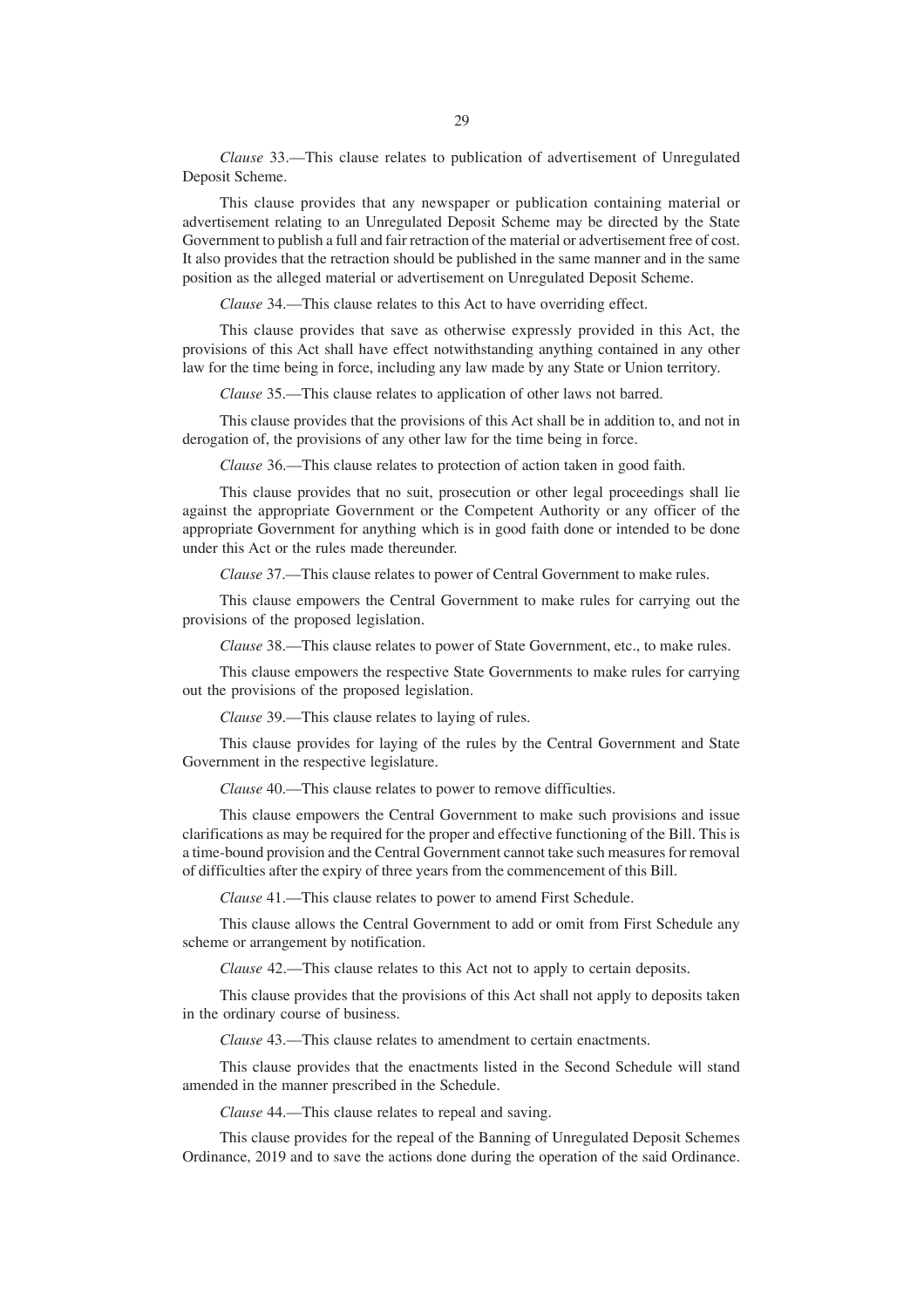# FINANCIAL MEMORANDUM

The Bill has no financial implications and does not involve any expenditure of recurring or non-recurring nature from the Consolidated Fund of India.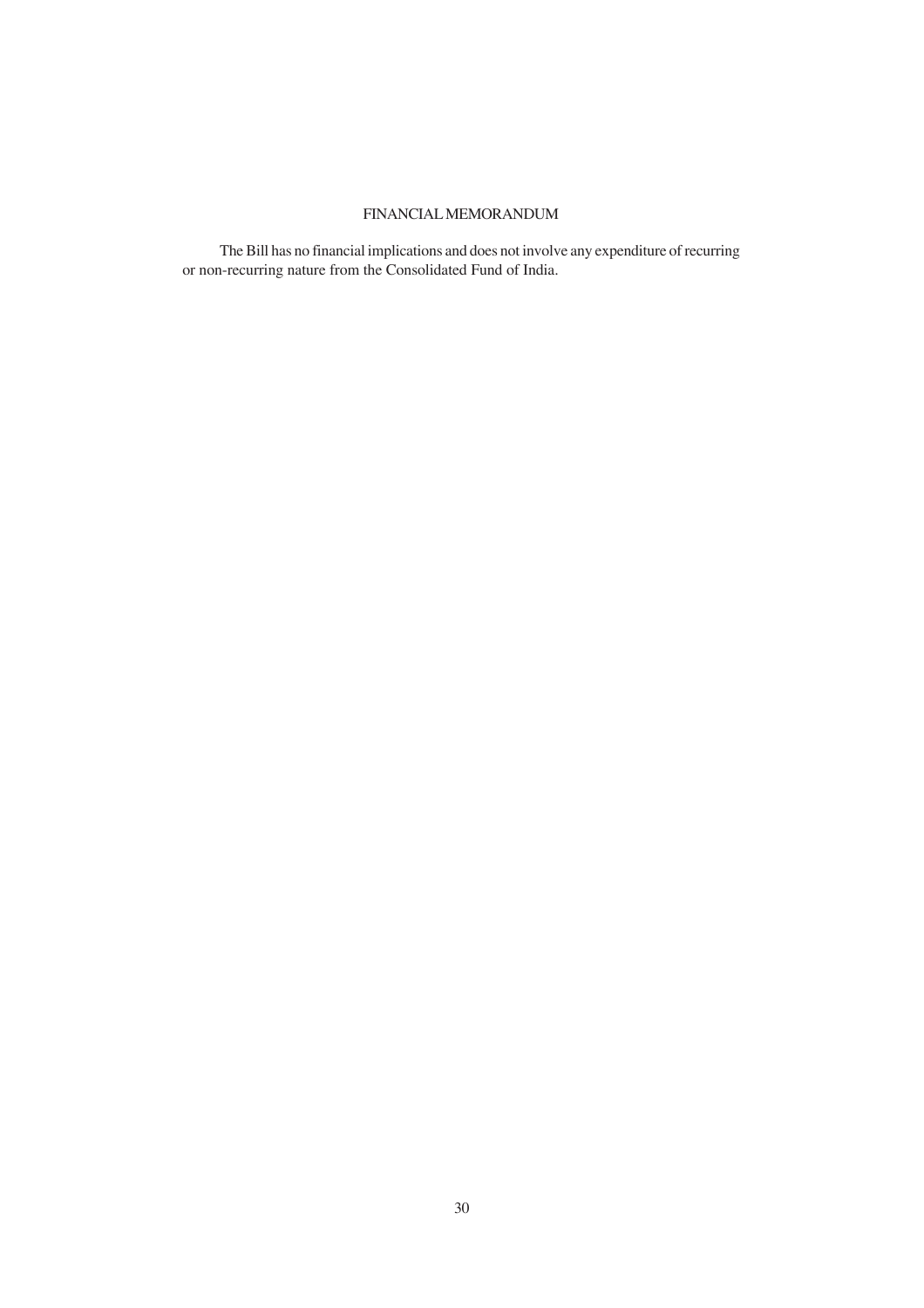### MEMORANDUM REGARDING DELEGATED LEGISLATION

Clause 37 of the Bill empowers the Central Government to make rules for carrying out the provisions of the Act. The matters in respect of which the rules may be made, *inter alia*, include (*a*) the information and other particulars to be taken into consideration before issuing an order, and the manner of attachment, under sub-section (*3*) of section 7; (*b*) information to be shared under sub-section (*2*) of section 9; (*c*) the form and manner in which and the time within which the intimation shall be given under sub-section (*1*) of section 10; (*d*) the particulars contained in the application to be filed by the Competent Authority before the Designated Court under sub-section (*1*) of section 14; (*e*) the procedure to be adopted by the Designated Court before issuing an order under sub-section (*3*) of section 15; and (*f*) the manner of publication of advertisement under section 33.

Clause 38 of the Bill empowers the State Government to make rules, in consultation with the Central Government, for carrying out the provisions of the Act. The matters in respect of which the rules may be made, *inter alia*, include (*a*) the ceiling for self-help groups under clause (*j*) of sub-section (*4*) of section 2; (*b*) ceiling and purpose of collection of other amounts which will not be classified as deposits for the purposes of this legislation, under clause  $(k)$  of sub-section  $(4)$  of section 2;  $(c)$  the manner of provisional attachment of property by the Competent Authority under sub-section (*3*) of section 7; (*d*) powers of the Competent Authority under clause (*f*) of sub-section (*4*) of section 7; and (*e*) rules relating to impounding and custody of records under sub-section (*8*) of section 7.

Clause 41 empowers the Central Government to add or omit schemes or arrangement to or from the list of Regulated Deposit Schemes specified in the First Schedule of the proposed legislation.

The matters in respect of which rules may be made are matters of procedure and administrative detail and it is not practicable to provide for them in the Bill itself. The delegation of legislative power is, therefore, of a normal character.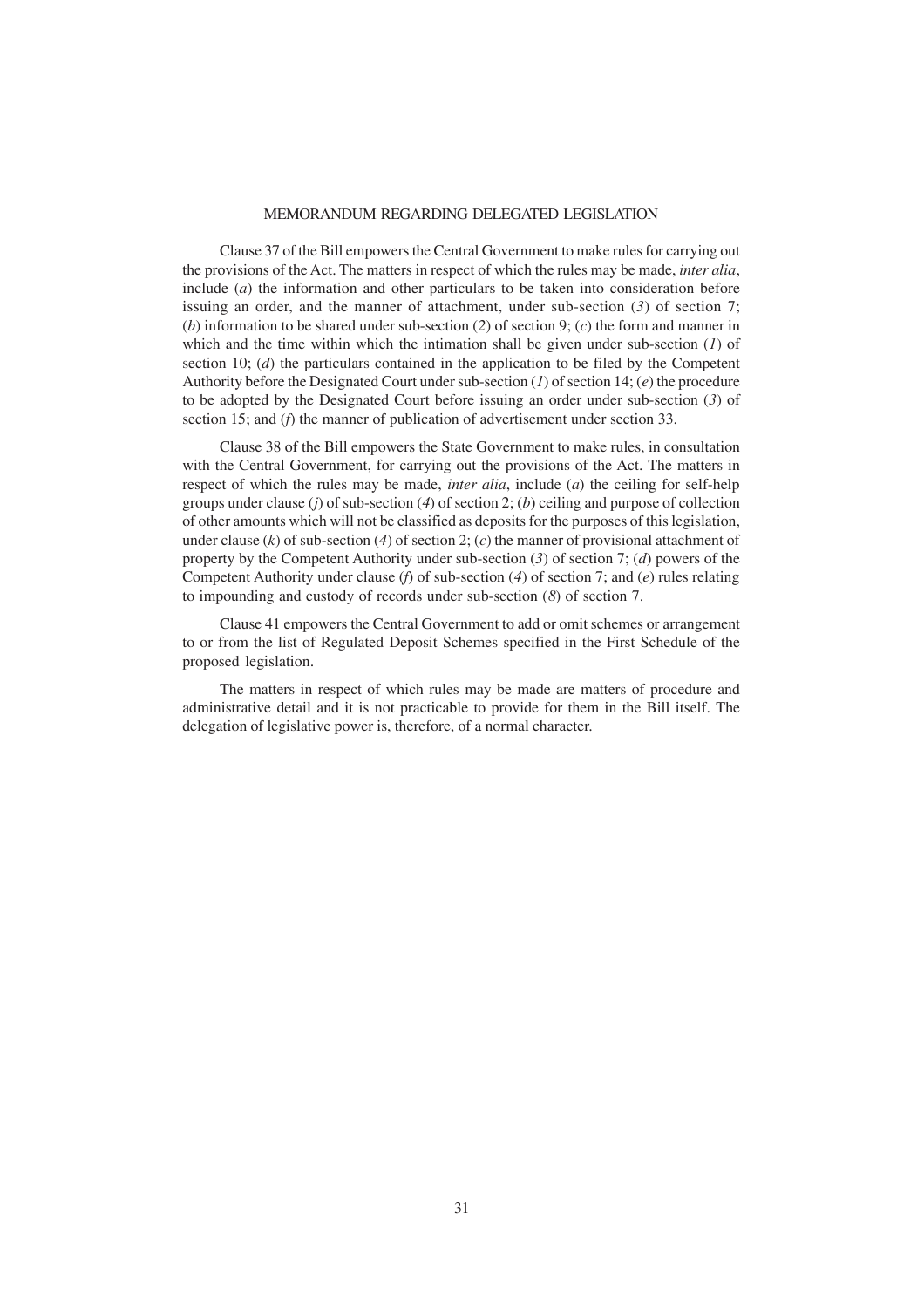### *ANNEXURE*

#### EXTRACT FROM THE SECURITIES AND EXCHANGE BOARD OF INDIA ACT, 1992

### (15 OF 1992)

 $*$  \*  $*$  \*  $*$  \*  $*$  \*

11.  $(I)$  \*

### CHAPTER IV

#### POWERS AND FUNCTIONS OF THE BOARD

Functions of Board.

(*4*) Without prejudice to the provisions contained in sub-sections (*1*), (*2*), (*2A*) and (*3*) and section 11B, the Board may, by an order, for reasons to be recorded in writing, in the interests of investors or securities market, take any of the following measures, either pending investigation or inquiry or on completion of such investigation or inquiry, namely:—

(*e*) attach, after passing of an order on an application made for approval by the Judicial Magistrate of the first class having jurisdiction, for a period not exceeding one month, one or more bank account or accounts of any intermediary or any person associated with the securities market in any manner involved in violation of any of the provisions of this Act, or the rules or the regulations made thereunder:

 $*$  \*  $*$  \*  $*$  \*  $*$  \*

Provided that only the bank account or accounts or any transaction entered therein, so far as it relates to the proceeds actually involved in violation of any of the provisions of this Act, or the rules or the regulations made thereunder shall be allowed to be attached;

 $*$  \*  $*$  \*  $*$  \*  $*$  \* —————

EXTRACT FROM THE MULTI-STATE CO-OPERATIVE SOCIETIES ACT, 2002

(39 OF 2002)

 $*$  \*  $*$  \*  $*$  \*  $*$  \*

Restrictions on borrowing.

**67.** (*1*) A multi-State co-operative society may receive deposits, raise loans and receive grants from external sources to such extent and under such conditions as may be specified in the bye-laws:

Provided that the total amount of deposits and loans received during any financial year shall not exceed ten times of the sum of subscribed share capital and accumulated reserves:

Provided further that while calculating the total sum of subscribed share capital and accumulated reserves, the accumulated losses shall be deducted.

 $*$  \*  $*$  \*  $*$  \*  $*$  \*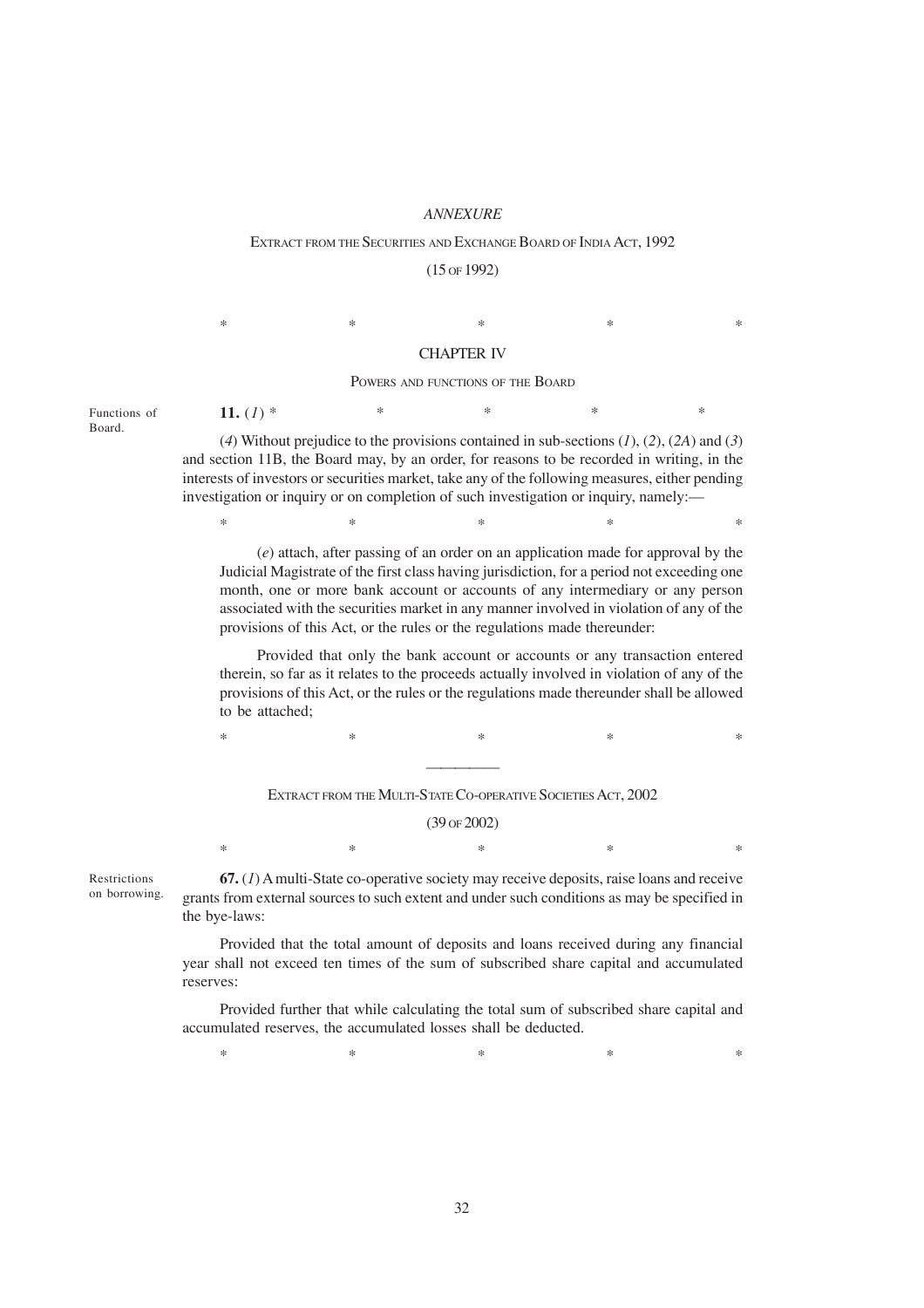# LOK SABHA

————

A BILL

to provide for a comprehensive mechanism to ban the unregulated deposit schemes, other than deposits taken in the ordinary course of business, and to protect the interest of depositors and for matters connected therewith or incidental thereto.

*(Smt. Nirmala Sitharaman, Minister of Finance and Corporate Affairs)*

————

MGIPMRND—1641LS(S3)—16-07-2019.